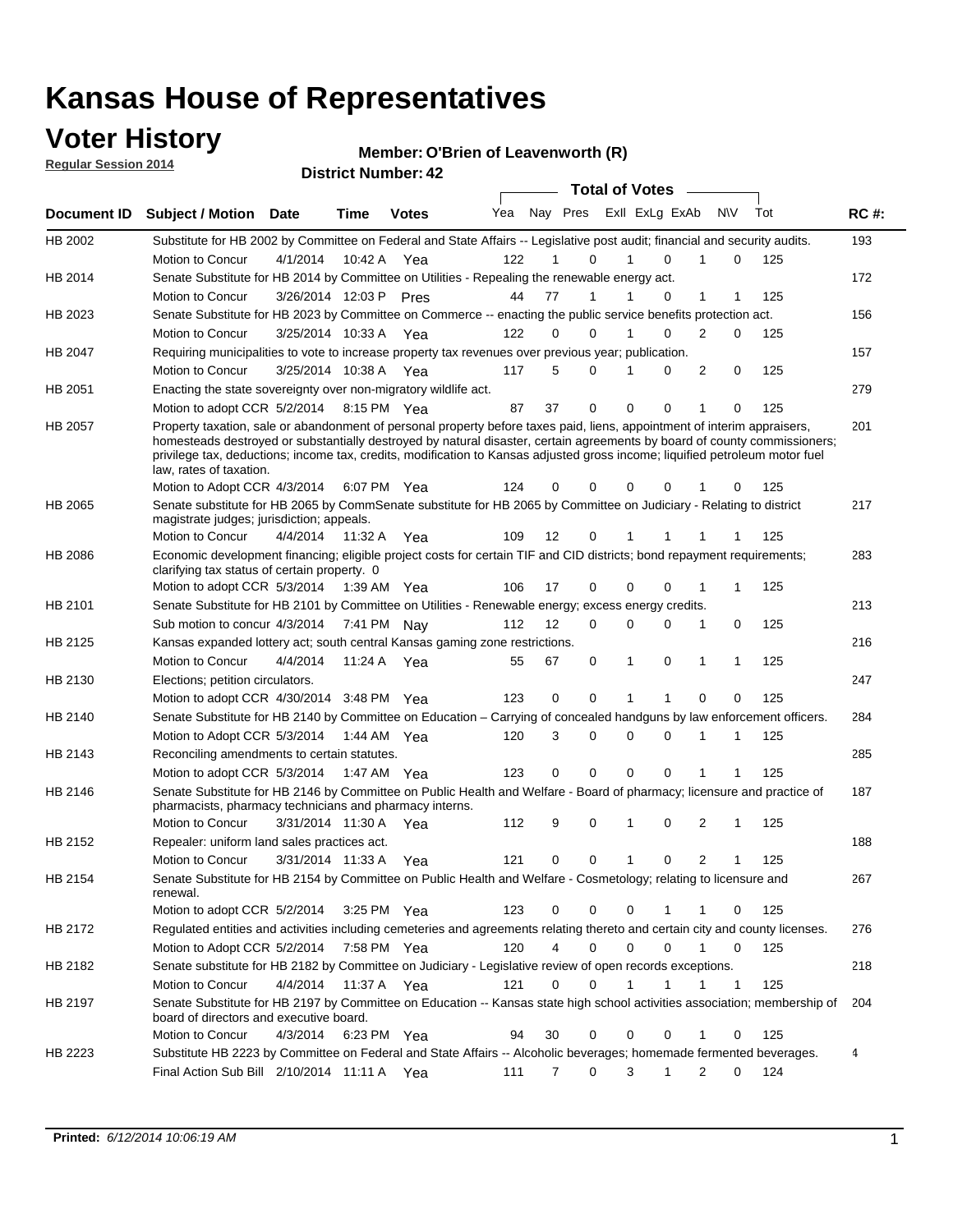#### **Voter History**

| .<br><b>Reqular Session 2014</b> |                                                                                                                                                                                                                                                                                            |                      |                            |              | Member: O'Brien of Leavenworth (R) |          |                          |                       |               |          |           |            |             |
|----------------------------------|--------------------------------------------------------------------------------------------------------------------------------------------------------------------------------------------------------------------------------------------------------------------------------------------|----------------------|----------------------------|--------------|------------------------------------|----------|--------------------------|-----------------------|---------------|----------|-----------|------------|-------------|
|                                  |                                                                                                                                                                                                                                                                                            |                      | <b>District Number: 42</b> |              |                                    |          |                          | <b>Total of Votes</b> |               |          |           |            |             |
| Document <b>ID</b>               | <b>Subject / Motion Date</b>                                                                                                                                                                                                                                                               |                      | Time                       | <b>Votes</b> | Yea                                | Nav      | Pres                     | ExII ExLg ExAb        |               |          | <b>NV</b> | Tot        | <b>RC#:</b> |
| HB 2223                          | Substitute for HB 2223 by Committee on Federal and State Affairs—Alcoholic beverages; homemade fermented beverages;<br>microbrewery gallonage expanded; liquor license length of citizenship.                                                                                              |                      |                            |              |                                    |          |                          |                       |               |          |           |            | 205         |
| HB 2231                          | Motion to Concur<br>Senate Substitute for Substitute for HB 2231 by Committee on Ways and Means - Appropriations for FY 2014, FY 2015, FY<br>2016, FY 2017 and FY 2018 for various state agencies; capital improvement projects; claims against the state.<br>Motion to adopt CCR 5/2/2014 | 4/3/2014 6:27 PM Yea | 9:48 PM                    | Nav          | 115<br>70                          | 9<br>54  | $\Omega$<br>$\mathbf{0}$ | 0<br>0                | $\Omega$<br>0 |          | 0<br>0    | 125<br>125 | 282         |
| HB 2246                          | Substitute for HB 2246 by Committee on Commerce, Labor and Economic Development - Peer review for certain licensed<br>technical professions.<br>EFA Sub Bill                                                                                                                               |                      | 2/21/2014 1:34 PM          |              | 120                                | $\Omega$ | $\Omega$                 |                       | $\Omega$      |          |           | 124        | 38          |
| HB 2246                          | Substitute for HB 2246 by Committee on Commerce, Labor and Economic Development - Peer review for certain licensed<br>technical professions.                                                                                                                                               |                      |                            | Yea          |                                    |          |                          |                       |               |          |           |            | 260         |
|                                  | Motion to Concur                                                                                                                                                                                                                                                                           | 5/2/2014             | 11:40 A                    | Yea          | 124                                | $\Omega$ | $\Omega$                 | $\Omega$              |               | $\Omega$ | 0         | 125        |             |

| HB 2246        | Substitute for HB 2246 by Committee on Commerce, Labor and Economic Development - Peer review for certain licensed<br>technical professions.                                                                                                                                                                                                                                                                                                                                                                                                                                                                                                                                                                                           |                   |                       |     |     |                |             |              |             |                |             |     | 260          |
|----------------|----------------------------------------------------------------------------------------------------------------------------------------------------------------------------------------------------------------------------------------------------------------------------------------------------------------------------------------------------------------------------------------------------------------------------------------------------------------------------------------------------------------------------------------------------------------------------------------------------------------------------------------------------------------------------------------------------------------------------------------|-------------------|-----------------------|-----|-----|----------------|-------------|--------------|-------------|----------------|-------------|-----|--------------|
|                | Motion to Concur                                                                                                                                                                                                                                                                                                                                                                                                                                                                                                                                                                                                                                                                                                                       | 5/2/2014          | 11:40 A Yea           |     | 124 | $\Omega$       | 0           | $\Omega$     |             | 0              | 0           | 125 |              |
| HB 2272        | Kansas expanded lottery act; southeast Kansas gaming zone; privilege fee and investment threshold amount reduced.                                                                                                                                                                                                                                                                                                                                                                                                                                                                                                                                                                                                                      |                   |                       |     |     |                |             |              |             |                |             |     | 200          |
|                | Motion to Concur                                                                                                                                                                                                                                                                                                                                                                                                                                                                                                                                                                                                                                                                                                                       | 4/2/2014          | 4:18 PM Nay           |     | 84  | 36             | 0           | $\mathbf{0}$ | 0           |                | 4           | 125 |              |
| HB 2296        | Campaign finance; permitted uses of campaign funds; increased exemption amount for certain candidates; contributor<br>information; lobbyist filings.                                                                                                                                                                                                                                                                                                                                                                                                                                                                                                                                                                                   |                   |                       |     |     |                |             |              |             |                |             |     | 248          |
|                | Motion to adopt CCR 4/30/2014 3:53 PM Yea                                                                                                                                                                                                                                                                                                                                                                                                                                                                                                                                                                                                                                                                                              |                   |                       |     | 119 | 4              | 0           |              |             | 0              | 0           | 125 |              |
| HB 2296        | Campaign finance; permitted uses of campaign funds; increased exemption amount for certain candidates; contributor<br>information; lobbyist filings.                                                                                                                                                                                                                                                                                                                                                                                                                                                                                                                                                                                   |                   |                       |     |     |                |             |              |             |                |             |     | 287          |
|                | Motion to Override<br>Veto                                                                                                                                                                                                                                                                                                                                                                                                                                                                                                                                                                                                                                                                                                             |                   | 5/30/2014 10:24 A Yea |     | 96  | 5              | $\Omega$    | $\Omega$     | 0           | 0              | 24          | 125 |              |
| HB 2298        | Senate Sub for HB 2298 by Committee on Judiciary - Uniform controlled substances act. Senate Sub for HB 2298 by<br>Committee on Judiciary - Uniform controlled substances act.                                                                                                                                                                                                                                                                                                                                                                                                                                                                                                                                                         |                   |                       |     |     |                |             |              |             |                |             |     | 209          |
|                | Motion to Concur                                                                                                                                                                                                                                                                                                                                                                                                                                                                                                                                                                                                                                                                                                                       | 4/3/2014          | 6:40 PM Yea           |     | 123 | 1              | 0           | 0            | 0           | 1              | 0           | 125 |              |
| HB 2303        | Relating to driver's license fees; driving under the influence equipment fund.                                                                                                                                                                                                                                                                                                                                                                                                                                                                                                                                                                                                                                                         |                   |                       |     |     |                |             |              |             |                |             |     | $\mathbf{1}$ |
|                | Motion to adopt CCR 1/22/2014 11:45 A Yea                                                                                                                                                                                                                                                                                                                                                                                                                                                                                                                                                                                                                                                                                              |                   |                       |     | 109 | 11             | $\mathbf 0$ | 1            | $\mathbf 0$ | 4              | $\mathbf 0$ | 125 |              |
| HB 2312        | Local governments; investment of idle funds; changes.                                                                                                                                                                                                                                                                                                                                                                                                                                                                                                                                                                                                                                                                                  |                   |                       |     |     |                |             |              |             |                |             |     | 253          |
| HB 2338        | Motion to Concur<br>Substitute for HB 2338 by Committee on Ways and Means - Judicial branch; supplemental appropriation for fiscal year 2015,                                                                                                                                                                                                                                                                                                                                                                                                                                                                                                                                                                                          | 5/1/2014          | 4:31 PM Yea           |     | 123 | $\overline{2}$ | $\Omega$    | 0            | 0           | $\Omega$       | 0           | 125 | 229          |
|                | judiciary operations; increasing various docket fees and creating new docket fees; annually, allowing the allocation of a budget<br>for each judicial district court operations, chief judge would have the authority to expend funds as necessary to carry out the<br>functions of such district if such chief judge elected to do so, including establishing what court personnel are necessary and<br>their compensation; district court judges in judicial district elect chief judge and court of appeals judges elect chief judge of the<br>court of appeals; district judge and district magistrate judge vacancies; statutory authority for longevity bonus for judicial<br>branch employees repealed; nonseverability clause. |                   |                       |     |     |                |             |              |             |                |             |     |              |
|                | Motion to Adopt CCR 4/4/2014 7:17 PM Yea                                                                                                                                                                                                                                                                                                                                                                                                                                                                                                                                                                                                                                                                                               |                   |                       |     | 66  | 57             | 0           | 0            | 0           | 2              | 0           | 125 |              |
| HB 2378        | Senate Substitute for HB 2378 by Committee on Assessment and Taxation - Providing sales tax exemption for sales of certain 189<br>machinery and equipment used for surface mining activities.                                                                                                                                                                                                                                                                                                                                                                                                                                                                                                                                          |                   |                       |     |     |                |             |              |             |                |             |     |              |
|                | Motion to Concur                                                                                                                                                                                                                                                                                                                                                                                                                                                                                                                                                                                                                                                                                                                       | 3/31/2014 11:35 A |                       | Yea | 117 | 4              | 0           |              | 0           | $\overline{2}$ | 1           | 125 |              |
| HB 2389        | Senate Substitute for HB 2389 by Committee on Judiciary - Crimes and criminal procedure; mistreatment of a dependent adult 277<br>or an elder person; RICO; warrants; discharge of certain persons; appeals.                                                                                                                                                                                                                                                                                                                                                                                                                                                                                                                           |                   |                       |     |     |                |             |              |             |                |             |     |              |
|                | Motion to Adopt CCR 5/2/2014 8:05 PM Yea                                                                                                                                                                                                                                                                                                                                                                                                                                                                                                                                                                                                                                                                                               |                   |                       |     | 123 | $\mathbf{1}$   | 0           | 0            | 0           | $\mathbf{1}$   | $\mathbf 0$ | 125 |              |
| HB 2398        | Relating to the Kansas revised limited liability company act.                                                                                                                                                                                                                                                                                                                                                                                                                                                                                                                                                                                                                                                                          |                   |                       |     |     |                |             |              |             |                |             |     | 28           |
|                | <b>Final Action</b><br>Amended                                                                                                                                                                                                                                                                                                                                                                                                                                                                                                                                                                                                                                                                                                         |                   | 2/21/2014 11:13 A Yea |     | 120 | $\mathbf{1}$   | $\mathbf 0$ | 1            | $\Omega$    | 2              | $\Omega$    | 124 |              |
| HB 2402        | National day of the cowboy.                                                                                                                                                                                                                                                                                                                                                                                                                                                                                                                                                                                                                                                                                                            |                   |                       |     |     |                |             |              |             |                |             |     | 163          |
|                | <b>Final Action</b>                                                                                                                                                                                                                                                                                                                                                                                                                                                                                                                                                                                                                                                                                                                    | 3/26/2014 10:55 A |                       | Yea | 116 | $\overline{7}$ | 0           | 1            | $\mathbf 0$ | 1              | $\mathbf 0$ | 125 |              |
| <b>HB 2417</b> | Expansion of rural opportunity zones.                                                                                                                                                                                                                                                                                                                                                                                                                                                                                                                                                                                                                                                                                                  |                   |                       |     |     |                |             |              |             |                |             |     | 61           |
|                | <b>Final Action</b><br>Amended                                                                                                                                                                                                                                                                                                                                                                                                                                                                                                                                                                                                                                                                                                         | 2/27/2014 10:16 A |                       | Yea | 104 | 19             | $\Omega$    | $\Omega$     | 0           | 1              | $\Omega$    | 124 |              |

2/12/2014 Final Action Yea 124 11:20 A 121 0 0 0 20 1

Adult care home licensure act; removal of outdated rule and regulation reference.

HB 2418

6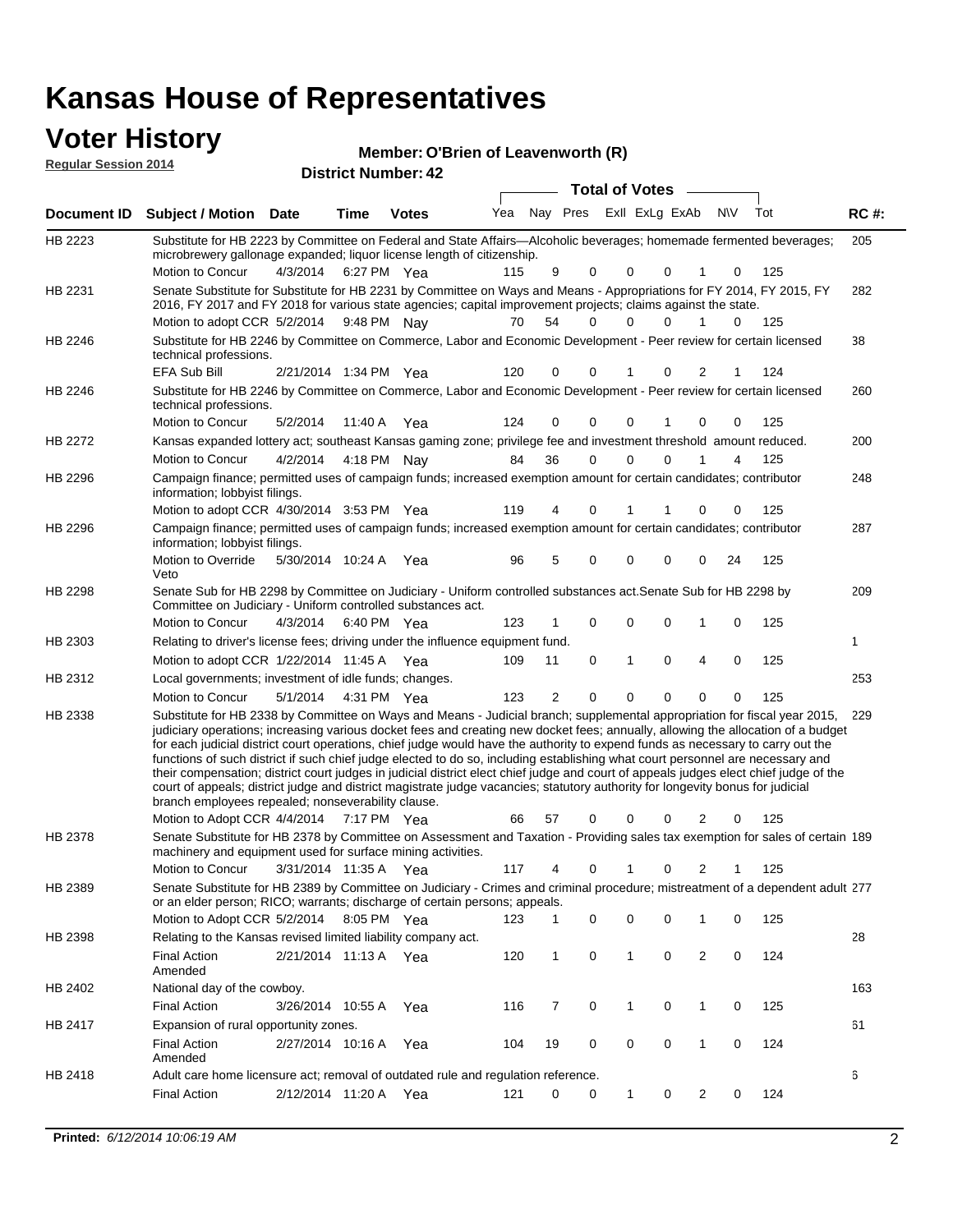### **Voter History**

**Regular Session 2014**

#### **O'Brien of Leavenworth (R)**

|             |                                                                                                                                                                                                                                                                                                                                                      |                       |             | DISTICT MAILDEL, 42 |     |          |          |              | Total of Votes –        |                |              |     |                |
|-------------|------------------------------------------------------------------------------------------------------------------------------------------------------------------------------------------------------------------------------------------------------------------------------------------------------------------------------------------------------|-----------------------|-------------|---------------------|-----|----------|----------|--------------|-------------------------|----------------|--------------|-----|----------------|
| Document ID | <b>Subject / Motion</b>                                                                                                                                                                                                                                                                                                                              | Date                  | Time        | <b>Votes</b>        | Yea |          |          |              | Nay Pres ExII ExLg ExAb |                | <b>NV</b>    | Tot | <b>RC#:</b>    |
| HB 2418     | Kansas department for aging and disability services; adult care homes                                                                                                                                                                                                                                                                                |                       |             |                     |     |          |          |              |                         |                |              |     | 221            |
|             | Motion to Concur                                                                                                                                                                                                                                                                                                                                     | 4/4/2014              | 11:49 A     | Yea                 | 122 | 0        | 0        | 1            | 1                       | 1              | 0            | 125 |                |
| HB 2419     | City annexation; fire district territory; detachment.                                                                                                                                                                                                                                                                                                |                       |             |                     |     |          |          |              |                         |                |              |     | 120            |
|             | <b>Final Action</b>                                                                                                                                                                                                                                                                                                                                  | 3/17/2014 11:19 A     |             | Yea                 | 122 | 0        | 0        | 0            | 0                       | 2              | 1            | 125 |                |
| HB 2419     | City annexation; fire district territory; detachment.                                                                                                                                                                                                                                                                                                |                       |             |                     |     |          |          |              |                         |                |              |     | 196            |
|             | Motion to Concur                                                                                                                                                                                                                                                                                                                                     | 4/2/2014              | 10:32 A     | Yea                 | 122 | 0        | 0        | 0            | 0                       | 2              | $\mathbf{1}$ | 125 |                |
| HB 2420     | School crossing guards.                                                                                                                                                                                                                                                                                                                              |                       |             |                     |     |          |          |              |                         |                |              |     | 5              |
|             | <b>Final Action</b><br>Amended                                                                                                                                                                                                                                                                                                                       | 2/10/2014 11:12 A     |             | Yea                 | 118 | 0        | 0        | 3            | 1                       | $\overline{2}$ | 0            | 124 |                |
| HB 2420     | School crossing guards.                                                                                                                                                                                                                                                                                                                              |                       |             |                     |     |          |          |              |                         |                |              |     | 197            |
|             | Motion to Concur                                                                                                                                                                                                                                                                                                                                     | 4/2/2014              | 10:34 A     | Yea                 | 123 | 0        | 0        | 0            | 0                       | 2              | 0            | 125 |                |
| HB 2422     | Defining watercraft for purposes of taxation.                                                                                                                                                                                                                                                                                                        |                       |             |                     |     |          |          |              |                         |                |              |     | 14             |
|             | <b>Final Action</b><br>Amended                                                                                                                                                                                                                                                                                                                       | 2/14/2014 11:13 A     |             | Yea                 | 118 | 0        | 0        | 2            | 0                       | 4              | 0            | 124 |                |
| HB 2424     | Robert G. (Bob) Bethell interchange.                                                                                                                                                                                                                                                                                                                 |                       |             |                     |     |          |          |              |                         |                |              |     | 85             |
|             | <b>EFA Sub Bill</b>                                                                                                                                                                                                                                                                                                                                  | 2/27/2014 4:03 PM Yea |             |                     | 119 | 4        | 0        | 0            | 0                       | 1              | 0            | 124 |                |
| HB 2424     | Substitute for HB 2424 by Committee on Transportation - Designating the Robert G. (Bob) Bethell interchange; the SGT David 190<br>Enzbrenner memorial highway; t the Pack S Clair highway; the ancient Indian traders trail; the Harper county veterans<br>memorial highway; the Bonnie Huy memorial highway; the Bonnie Sharp memorial interchange. |                       |             |                     |     |          |          |              |                         |                |              |     |                |
|             | Motion to Concur                                                                                                                                                                                                                                                                                                                                     | 3/31/2014 11:37 A Yea |             |                     | 117 | 3        | $\Omega$ | 1            | 0                       | 2              | 2            | 125 |                |
| HB 2429     | Making the water conservation program part of and supplemental to the Kansas water appropriation act.                                                                                                                                                                                                                                                |                       |             |                     |     |          |          |              |                         |                |              |     | $\overline{7}$ |
|             | <b>Final Action</b><br>Amended                                                                                                                                                                                                                                                                                                                       | 2/12/2014 11:22 A Yea |             |                     | 121 | $\Omega$ | 0        | 1            | 0                       | 2              | 0            | 124 |                |
| HB 2430     | Promoting employment across Kansas act; benefits.                                                                                                                                                                                                                                                                                                    |                       |             |                     |     |          |          |              |                         |                |              |     | 90             |
|             | <b>EFA Sub Bill</b>                                                                                                                                                                                                                                                                                                                                  | 2/27/2014 4:08 PM Yea |             |                     | 110 | 13       | 0        | 0            | 0                       |                | 0            | 124 |                |
| HB 2430     | Substitute for HB 2430 by Committee on Commerce, Labor and Economic Development - Promoting employment across<br>Kansas act; benefits.                                                                                                                                                                                                               |                       |             |                     |     |          |          |              |                         |                |              |     | 278            |
|             | Motion to adopt CCR 5/2/2014                                                                                                                                                                                                                                                                                                                         |                       | 8:09 PM Yea |                     | 114 | 10       | 0        | 0            | 0                       | 1              | 0            | 125 |                |
| HB 2433     | Relating to the Kansas uniform securities act.                                                                                                                                                                                                                                                                                                       |                       |             |                     |     |          |          |              |                         |                |              |     | 62             |
|             | <b>Final Action</b><br>Amended                                                                                                                                                                                                                                                                                                                       | 2/27/2014 10:17 A Yea |             |                     | 123 | 0        | 0        | $\mathbf 0$  | 0                       | 1              | $\mathbf 0$  | 124 |                |
| HB 2433     | Relating to the Kansas uniform securities act.                                                                                                                                                                                                                                                                                                       |                       |             |                     |     |          |          |              |                         |                |              |     | 243            |
|             | Motion to adopt CCR 4/30/2014 3:27 PM Yea                                                                                                                                                                                                                                                                                                            |                       |             |                     | 123 | $\Omega$ | $\Omega$ | 1            | 1                       | 0              | 0            | 125 |                |
| HB 2436     | Substitute for HB 2436 by Committee on Vision 2020 - Boards of cosmetology and barbering; agreements on inspectors of<br>dual-licensed facilities.                                                                                                                                                                                                   |                       |             |                     |     |          |          |              |                         |                |              |     | 19             |
|             | Final Action Sub Bill 2/19/2014 11:32 A                                                                                                                                                                                                                                                                                                              |                       |             | Yea                 | 122 |          | 0        | 0            | 0                       | 2              | 0            | 124 |                |
| HB 2436     | Substitute for HB 2436 by Committee on Vision 2020 - Boards of cosmetology and barbering; agreements on inspectors of<br>dual-licensed facilities.                                                                                                                                                                                                   |                       |             |                     |     |          |          |              |                         |                |              |     | 206            |
|             | Motion to Concur                                                                                                                                                                                                                                                                                                                                     | 4/3/2014              | 6:30 PM Yea |                     | 117 | 7        | 0        | 0            | 0                       | 1              | 0            | 125 |                |
| HB 2440     | Emerging industry investment act; treatment of certain bioscience companies.                                                                                                                                                                                                                                                                         |                       |             |                     |     |          |          |              |                         |                |              |     | 39             |
|             | <b>Emergency Final</b><br>Action                                                                                                                                                                                                                                                                                                                     | 2/21/2014 1:36 PM Yea |             |                     | 116 | 4        | 0        | 1            | $\mathsf 0$             | $\overline{2}$ | $\mathbf{1}$ | 124 |                |
| HB 2442     | Escalating penalties for repeat felony evade and elude cases.                                                                                                                                                                                                                                                                                        |                       |             |                     |     |          |          |              |                         |                |              |     | 107            |
|             | EFA Sub Bill                                                                                                                                                                                                                                                                                                                                         | 2/27/2014 4:32 PM Yea |             |                     | 111 | 12       | 0        | 0            | 0                       | $\mathbf{1}$   | 0            | 124 |                |
| HB 2444     | Spendthrift trusts.                                                                                                                                                                                                                                                                                                                                  |                       |             |                     |     |          |          |              |                         |                |              |     | 36             |
|             | <b>Emergency Final</b><br><b>Action Amend</b>                                                                                                                                                                                                                                                                                                        | 2/21/2014 1:32 PM Yea |             |                     | 120 | 0        | 0        | $\mathbf{1}$ | 0                       | $\overline{2}$ | $\mathbf{1}$ | 124 |                |
| HB 2444     | Spendthrift trusts.                                                                                                                                                                                                                                                                                                                                  |                       |             |                     |     |          |          |              |                         |                |              |     | 198            |
|             | Motion to Concur                                                                                                                                                                                                                                                                                                                                     | 4/2/2014              | 10:37 A Yea |                     | 123 | 0        | 0        | 0            | 0                       | $\overline{2}$ | 0            | 125 |                |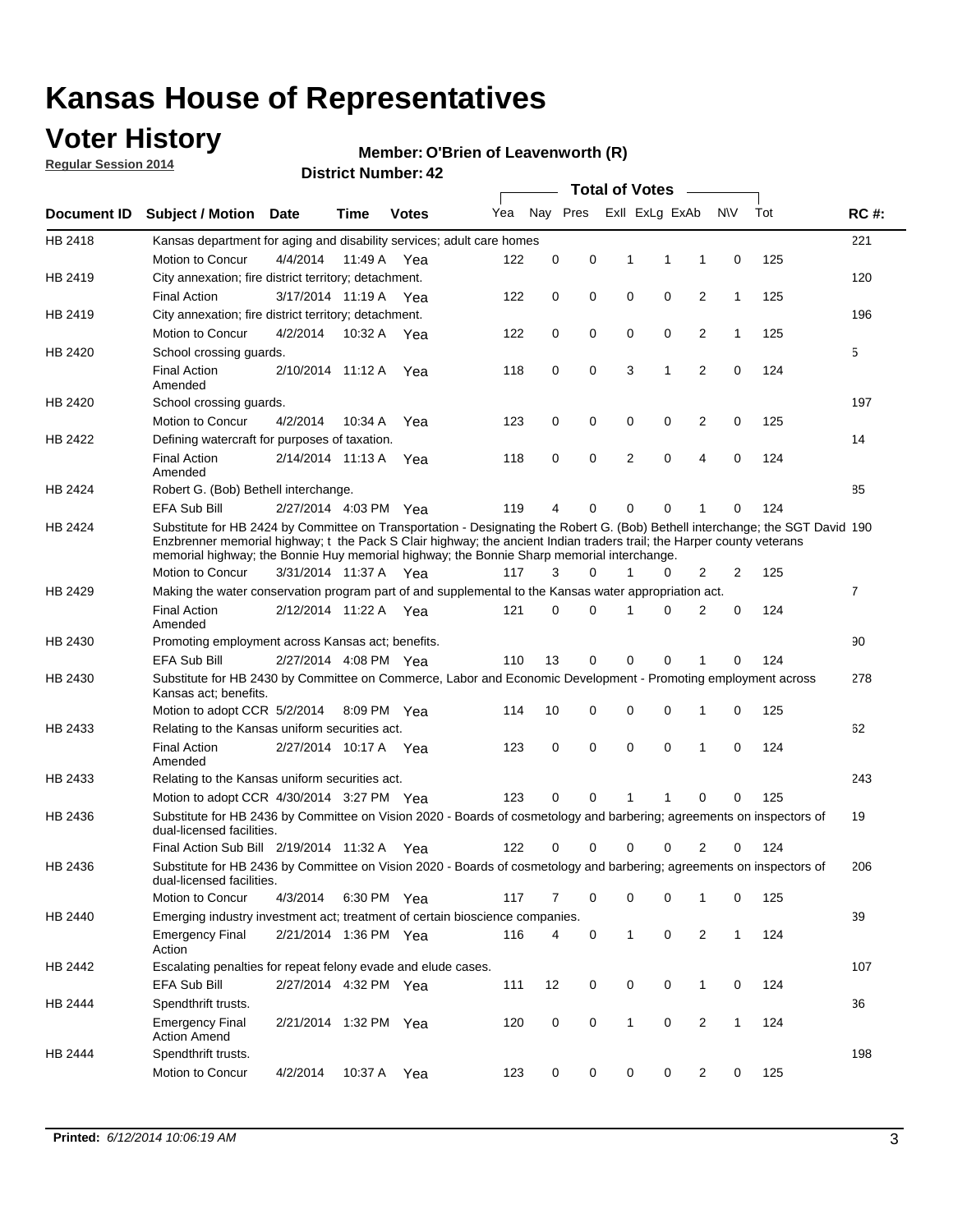#### **Voter History Regular Session 2014**

|  |  | Member: O'Brien of Leavenworth (R) |  |
|--|--|------------------------------------|--|
|--|--|------------------------------------|--|

|                    |                                                                                                                                                                                                                                                                                                                                 |                       |             |              |     |    |                         | <b>Total of Votes</b> |   |                |             |     |             |
|--------------------|---------------------------------------------------------------------------------------------------------------------------------------------------------------------------------------------------------------------------------------------------------------------------------------------------------------------------------|-----------------------|-------------|--------------|-----|----|-------------------------|-----------------------|---|----------------|-------------|-----|-------------|
| <b>Document ID</b> | <b>Subject / Motion</b>                                                                                                                                                                                                                                                                                                         | <b>Date</b>           | Time        | <b>Votes</b> | Yea |    | Nay Pres ExII ExLg ExAb |                       |   |                | <b>NV</b>   | Tot | <b>RC#:</b> |
| <b>HB 2445</b>     | Allowing for criminal discovery materials to be provided to defendant or defendant's counsel.                                                                                                                                                                                                                                   |                       |             |              |     |    |                         |                       |   |                |             |     | 63          |
|                    | <b>Final Action</b><br>Amended                                                                                                                                                                                                                                                                                                  | 2/27/2014 10:19 A     |             | Yea          | 123 | 0  | $\Omega$                | $\Omega$              | 0 | 1              | 0           | 124 |             |
| HB 2446            | District courts; court trustee operations fund. judicial process; concerning sentencing dispositions, probation and postrelease<br>supervision; concerning expungement of driving under the influence and criminal refusal convictions; concerning trials,<br>conduct of jury after case is submitted.                          |                       |             |              |     |    |                         |                       |   |                |             |     | 8           |
|                    | <b>Final Action</b>                                                                                                                                                                                                                                                                                                             | 2/12/2014 11:23 A Yea |             |              | 121 | 0  | 0                       |                       | 0 | 2              | 0           | 124 |             |
| HB 2446            | Senate Substitute for HB 2446 by Committee on Judiciary - Courts; allocating moneys from driver's license fees to judicial<br>branch nonjudicial salary adjustment fund; allowing chief justice to authorize expenditures from court trustee operations fund in<br>certain judicial districts; time limits for court decisions. |                       |             |              |     |    |                         |                       |   |                |             |     | 239         |
|                    | Motion to adopt CCR 4/30/2014 3:01 PM Yea                                                                                                                                                                                                                                                                                       |                       |             |              | 121 | 2  | 0                       | 1                     |   | 0              | 0           | 125 |             |
| <b>HB 2447</b>     | Real property; trespass and liability.                                                                                                                                                                                                                                                                                          |                       |             |              |     |    |                         |                       |   |                |             |     | 29          |
|                    | <b>Final Action</b><br>Amended                                                                                                                                                                                                                                                                                                  | 2/21/2014 11:14 A     |             | Yea          | 119 | 2  | 0                       | 1                     | 0 | $\overline{2}$ | 0           | 124 |             |
| HB 2447            | Real property; trespass and liability.                                                                                                                                                                                                                                                                                          |                       |             |              |     |    |                         |                       |   |                |             |     | 202         |
|                    | Motion to Adopt CCR 4/3/2014                                                                                                                                                                                                                                                                                                    |                       | 6:10 PM Yea |              | 122 | 2  | 0                       | 0                     | 0 | 1              | 0           | 125 |             |
| HB 2448            | Interference with judicial process.                                                                                                                                                                                                                                                                                             |                       |             |              |     |    |                         |                       |   |                |             |     | 30          |
|                    | <b>Final Action</b>                                                                                                                                                                                                                                                                                                             | 2/21/2014 11:16 A Yea |             |              | 121 | 0  | 0                       | 1                     | 0 | $\overline{2}$ | 0           | 124 |             |
| HB 2448            | Senate Substitute for HB 2448 by Committee on Judiciary - Updating provisions relating to the Kansas bureau of<br>investigation's DNA database; amending the crime of interference with                                                                                                                                         |                       |             |              |     |    |                         |                       |   |                |             |     | 240         |
|                    | Motion to adopt CCR 4/30/2014 3:10 PM Yea                                                                                                                                                                                                                                                                                       |                       |             |              | 116 | 7  | 0                       | 1                     | 1 | 0              | 0           | 125 |             |
| HB 2451            | Electric utilities; creating the electric highway fee.                                                                                                                                                                                                                                                                          |                       |             |              |     |    |                         |                       |   |                |             |     | 96          |
|                    | EFA Sub Bill                                                                                                                                                                                                                                                                                                                    | 2/27/2014 4:18 PM Nay |             |              | 64  | 59 | 0                       | $\Omega$              | 0 |                | 0           | 124 |             |
| HB 2451            | Substitute for HB 2451 by Committee on Transportation - Increasing registration fees for electric vehicles.                                                                                                                                                                                                                     |                       |             |              |     |    |                         |                       |   |                |             |     | 207         |
|                    | Motion to Concur                                                                                                                                                                                                                                                                                                                | 4/3/2014              |             | 6:34 PM Yea  | 94  | 30 | 0                       | $\Omega$              | 0 |                | 0           | 125 |             |
| HB 2452            | Substitute for HB 2452 by Committee on Transportation - Distinctive license plates; donate life, disabled veterans, rotary<br>international, Kansas horse council.                                                                                                                                                              |                       |             |              |     |    |                         |                       |   |                |             |     | 41          |
|                    | EFA Sub Bill                                                                                                                                                                                                                                                                                                                    | 2/21/2014 1:39 PM Yea |             |              | 120 | 0  | 0                       |                       | 0 | 2              | 1           | 124 |             |
| HB 2452            | Substitute for HB 2452 by Committee on Transportation - Distinctive license plates; donate life, disabled veterans, rotary<br>international, Kansas horse council, motorcycles.                                                                                                                                                 |                       |             |              |     |    |                         |                       |   |                |             |     | 208         |
|                    | Motion to Concur                                                                                                                                                                                                                                                                                                                | 4/3/2014              |             | 6:37 PM Yea  | 123 | 1  | 0                       | 0                     | 0 | 1              | 0           | 125 |             |
| HB 2453            | Protecting religious freedom regarding marriage.                                                                                                                                                                                                                                                                                |                       |             |              |     |    |                         |                       |   |                |             |     | 9           |
|                    | <b>Final Action</b><br>Amended                                                                                                                                                                                                                                                                                                  | 2/12/2014 11:28 A Yea |             |              | 72  | 49 | 0                       | 1                     | 0 | $\overline{2}$ | 0           | 124 |             |
| HB 2455            | Property tax exemption for certain utility systems located on military installation.                                                                                                                                                                                                                                            |                       |             |              |     |    |                         |                       |   |                |             |     | 108         |
|                    | <b>Emergency Final</b><br><b>Action Amend</b>                                                                                                                                                                                                                                                                                   | 3/6/2014              |             | 11:23 A Yea  | 119 | 1  | 0                       | 2                     | 1 | $\overline{2}$ | 0           | 125 |             |
| HB 2456            | Property taxation; defining commercial and industrial machinery and equipment; motor vehicles, members of military service<br>and active guard and reservists.                                                                                                                                                                  |                       |             |              |     |    |                         |                       |   |                |             |     | 49          |
|                    | <b>Final Action</b><br>Amended                                                                                                                                                                                                                                                                                                  | 2/26/2014 11:32 A Yea |             |              | 100 | 23 | 0                       | 0                     | 0 | 1              | 0           | 124 |             |
| HB 2463            | Creating civil liability for acts of terrorism; forfeiture of property related to violations of certain criminal acts.                                                                                                                                                                                                          |                       |             |              |     |    |                         |                       |   |                |             |     | 50          |
|                    | <b>Final Action</b><br>Amended                                                                                                                                                                                                                                                                                                  | 2/26/2014 11:33 A Yea |             |              | 123 | 0  | 0                       | 0                     | 0 | $\mathbf{1}$   | 0           | 124 |             |
| HB 2463            | Creating civil liability for acts of terrorism; forfeiture of property related to violations of certain criminal acts.                                                                                                                                                                                                          |                       |             |              |     |    |                         |                       |   |                |             |     | 194         |
|                    | Motion to Concur                                                                                                                                                                                                                                                                                                                | 4/1/2014              |             | 10:46 A Yea  | 123 | 0  | 0                       | 1                     | 0 | 1              | $\mathbf 0$ | 125 |             |
| HB 2464            | Allowing banks, trust companies and savings and loans to claim the expensing deduction for privilege tax filers under the<br>Kansas income tax act.                                                                                                                                                                             |                       |             |              |     |    |                         |                       |   |                |             |     | 15          |
|                    | <b>Final Action</b><br>Amended                                                                                                                                                                                                                                                                                                  | 2/14/2014 11:14 A Yea |             |              | 118 | 0  | 0                       | 2                     | 0 |                | 0           | 124 |             |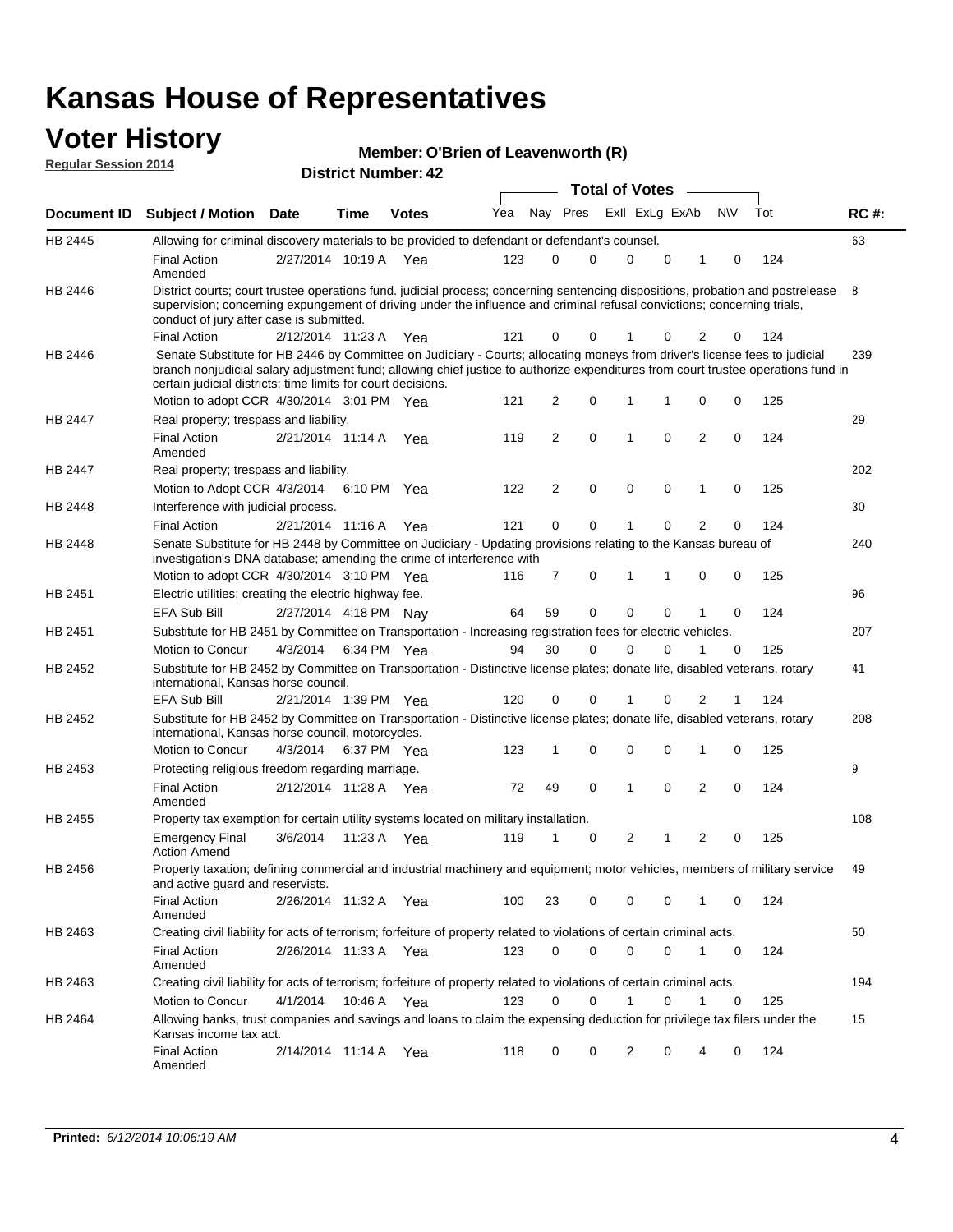### **Voter History**

**Regular Session 2014**

#### **O'Brien of Leavenworth (R)**

|                |                                                                                                                                                                             |                       |             |              |     |          |             | <b>Total of Votes</b> |             |   |             |     |             |
|----------------|-----------------------------------------------------------------------------------------------------------------------------------------------------------------------------|-----------------------|-------------|--------------|-----|----------|-------------|-----------------------|-------------|---|-------------|-----|-------------|
|                | Document ID Subject / Motion Date                                                                                                                                           |                       | Time        | <b>Votes</b> | Yea | Nay Pres |             | Exll ExLg ExAb        |             |   | <b>NV</b>   | Tot | <b>RC#:</b> |
| HB 2466        | Relating to administrative procedure; judicial review.                                                                                                                      |                       |             |              |     |          |             |                       |             |   |             |     | 37          |
|                | <b>Emergency Final</b><br><b>Action Amend</b>                                                                                                                               | 2/21/2014 1:33 PM Yea |             |              | 118 | 2        | 0           | 1                     | $\mathbf 0$ | 2 | 1           | 124 |             |
| HB 2470        | Purchasing authority for certain insurance by the state board of regents for state educational institutions.                                                                |                       |             |              |     |          |             |                       |             |   |             |     | 16          |
|                | <b>Final Action</b>                                                                                                                                                         | 2/17/2014 11:20 A Yea |             |              | 120 | 0        | 0           | 3                     | 0           | 1 | 0           | 124 |             |
| HB 2475        | Personal financial literacy program as a requirement for high school graduation.                                                                                            |                       |             |              |     |          |             |                       |             |   |             |     | 126         |
|                | <b>Final Action</b><br>Amended                                                                                                                                              | 3/19/2014 11:22 A Yea |             |              | 110 | 12       | 0           | 0                     | 1           | 2 | 0           | 125 |             |
| HB 2478        | Venue for crimes committed with an electronic device.                                                                                                                       |                       |             |              |     |          |             |                       |             |   |             |     | 51          |
|                | <b>Final Action</b>                                                                                                                                                         | 2/26/2014 11:34 A     |             | Yea          | 123 | 0        | $\mathbf 0$ | $\mathbf 0$           | $\mathbf 0$ | 1 | 0           | 124 |             |
| HB 2479        | Removing 2015 sunset provision from law requiring ignition interlock device after first test failure or alcohol or drug-related<br>conviction.                              |                       |             |              |     |          |             |                       |             |   |             |     | 115         |
|                | <b>Final Action</b><br>Amended                                                                                                                                              | 3/14/2014 11:14 A     |             | Yea          | 117 | 0        | 0           | 2                     | 1           | 4 | 1           | 125 |             |
| HB 2479        | Removing 2015 sunset provision from law requiring ignition interlock device after first test failure or alcohol or drug-related<br>conviction.                              |                       |             |              |     |          |             |                       |             |   |             |     | 210         |
|                | Motion to Concur                                                                                                                                                            | 4/3/2014              |             | 6:47 PM Yea  | 122 | 2        | 0           | 0                     | 0           | 1 | 0           | 125 |             |
| HB 2480        | Repealing the review of TeleKansas I.                                                                                                                                       |                       |             |              |     |          |             |                       |             |   |             |     | 64          |
|                | <b>Final Action</b><br>Amended                                                                                                                                              | 2/27/2014 10:20 A     |             | Yea          | 123 | 0        | 0           | $\mathbf 0$           | $\mathbf 0$ | 1 | 0           | 124 |             |
| <b>HB 2480</b> | Repealing the review of TeleKansas I.                                                                                                                                       |                       |             |              |     |          |             |                       |             |   |             |     | 250         |
|                | Motion to Concur                                                                                                                                                            | 5/1/2014              |             | 1:54 PM Yea  | 123 | 1        | 0           | 0                     | $\mathbf 0$ | 0 | 1           | 125 |             |
| HB 2482        | Authority of state corporation commission to intervene in court proceedings.                                                                                                |                       |             |              |     |          |             |                       |             |   |             |     | 65          |
|                | <b>Final Action</b><br>Amended                                                                                                                                              | 2/27/2014 10:21 A     |             | Yea          | 121 | 2        | 0           | 0                     | $\mathbf 0$ | 1 | $\mathbf 0$ | 124 |             |
| HB 2482        | Senate Substitute for HB 2482 by Committee on Utilities - Creating the energy efficiency investment act.                                                                    |                       |             |              |     |          |             |                       |             |   |             |     | 211         |
|                | Motion to Concur                                                                                                                                                            | 4/3/2014              | 7:02 PM Nay |              | 99  | 25       | $\mathbf 0$ | 0                     | 0           | 1 | 0           | 125 |             |
| HB 2487        | Construction of electric transmission lines and certificates of public convenience and necessity.                                                                           |                       |             |              |     |          |             |                       |             |   |             |     | 66          |
|                | <b>Final Action</b><br>Amended                                                                                                                                              | 2/27/2014 10:22 A     |             | Nav          | 113 | 10       | 0           | 0                     | 0           | 1 | 0           | 124 |             |
| HB 2487        | Relating to the powers and duties of the state corporation commission; construction of electric transmission lines and<br>certificates of public convenience and necessity. |                       |             |              |     |          |             |                       |             |   |             |     | 254         |
|                | Sub motion to concur 5/1/2014                                                                                                                                               |                       |             | 4:36 PM Yea  | 117 | 8        | 0           | 0                     | $\mathbf 0$ | 0 | 0           | 125 |             |
| <b>HB 2488</b> | Kansas electric transmission authority and the purpose and composition of the authority.                                                                                    |                       |             |              |     |          |             |                       |             |   |             |     | 10          |
|                | <b>Final Action</b><br>Amended                                                                                                                                              | 2/12/2014 11:30 A Yea |             |              | 108 | 13       | 0           | 1                     | 0           | 2 | $\mathbf 0$ | 124 |             |
| <b>HB 2488</b> | Kansas electric transmission authority and the purpose and composition of the authority.                                                                                    |                       |             |              |     |          |             |                       |             |   |             |     | 158         |
|                | Motion to Concur                                                                                                                                                            | 3/25/2014 10:43 A     |             | Yea          | 107 | 15       | 0           | 1                     | 0           | 2 | 0           | 125 |             |
| HB 2489        | Legislative review of exceptions to disclosure of public records.                                                                                                           |                       |             |              |     |          |             |                       |             |   |             |     | 67          |
|                | <b>Final Action</b><br>Amended                                                                                                                                              | 2/27/2014 10:23 A Yea |             |              | 122 | 1        | 0           | 0                     | $\mathbf 0$ | 1 | 0           | 124 |             |
| HB 2490        | Criminal procedure; conduct of jury after case is submitted.                                                                                                                |                       |             |              |     |          |             |                       |             |   |             |     | 31          |
|                | <b>Final Action</b><br>Amended                                                                                                                                              | 2/21/2014 11:17 A Yea |             |              | 121 | 0        | 0           | $\mathbf{1}$          | $\mathbf 0$ | 2 | 0           | 124 |             |
| HB 2490        | Capital murder; attempt; murder in the first degree; sentencing.                                                                                                            |                       |             |              |     |          |             |                       |             |   |             |     | 241         |
|                | Motion to adopt CCR 4/30/2014 3:16 PM Yea                                                                                                                                   |                       |             |              | 123 | 0        | 0           | $\mathbf{1}$          | 1           | 0 | 0           | 125 |             |
| HB 2491        | Kansas tort claims act; attorney may appear in small claims action.                                                                                                         |                       |             |              |     |          |             |                       |             |   |             |     | 20          |
|                | <b>Final Action</b><br>Amended                                                                                                                                              | 2/19/2014 11:34 A Yea |             |              | 120 | 2        | 0           | 0                     | $\pmb{0}$   | 2 | 0           | 124 |             |
| HB 2491        | Kansas tort claims act; attorney may appear in small claims action.                                                                                                         |                       |             |              |     |          |             |                       |             |   |             |     | 199         |
|                | Motion to Concur                                                                                                                                                            | 4/2/2014              |             | 10:40 A Yea  | 121 | 2        | 0           | 0                     | 0           | 2 | 0           | 125 |             |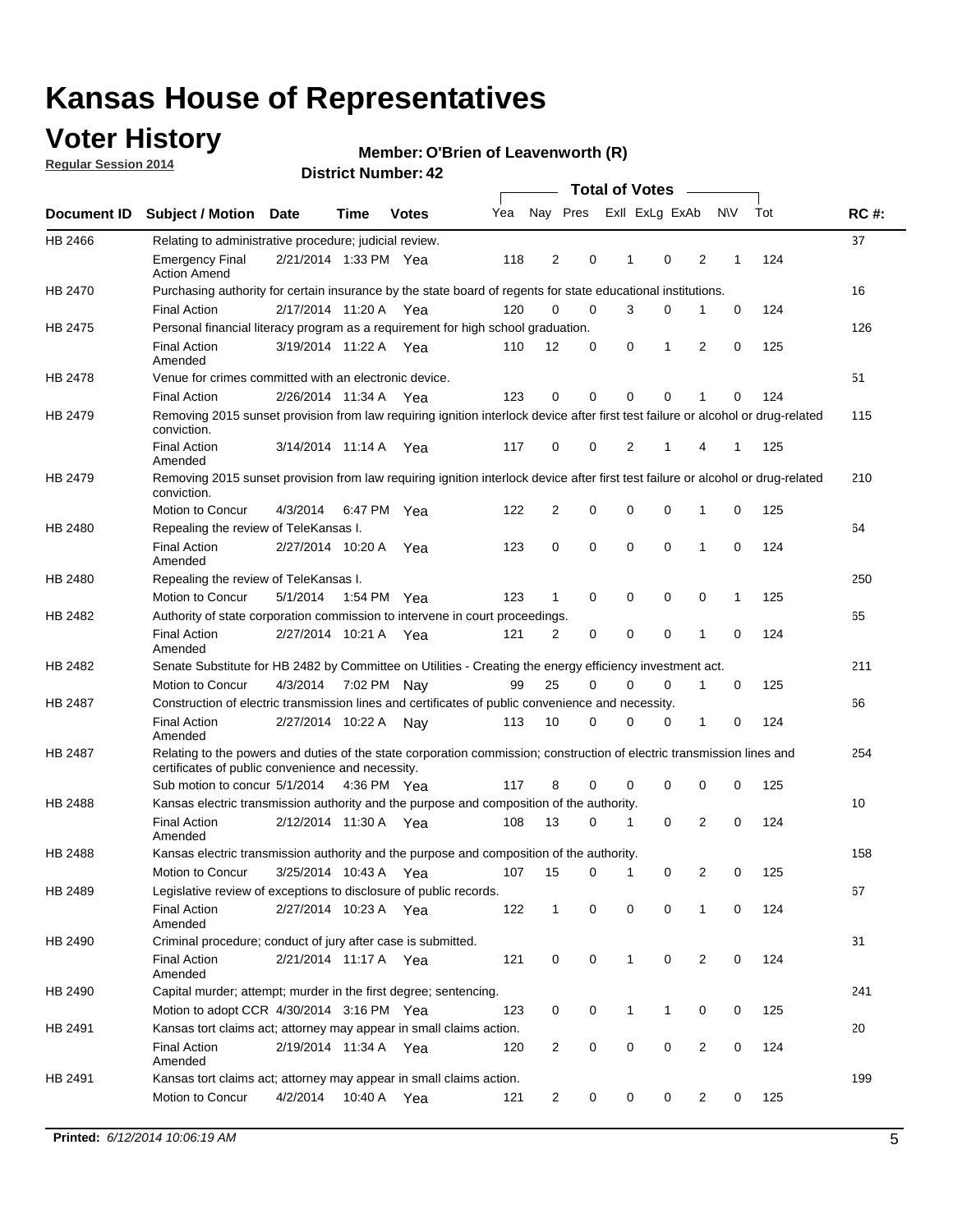### **Voter History**

**Regular Session 2014**

#### **O'Brien of Leavenworth (R)**

|                    |                                                                                                                                                                                                                                                        |                       |             |              |     |          |          | <b>Total of Votes</b> |              |                |              |     |              |
|--------------------|--------------------------------------------------------------------------------------------------------------------------------------------------------------------------------------------------------------------------------------------------------|-----------------------|-------------|--------------|-----|----------|----------|-----------------------|--------------|----------------|--------------|-----|--------------|
| <b>Document ID</b> | <b>Subject / Motion Date</b>                                                                                                                                                                                                                           |                       | Time        | <b>Votes</b> | Yea | Nay Pres |          | Exll ExLg ExAb        |              |                | <b>NV</b>    | Tot | <b>RC#:</b>  |
| HB 2493            | Relating to surety regulation, appearance bonds and unlawful sexual relations.                                                                                                                                                                         |                       |             |              |     |          |          |                       |              |                |              |     | 23           |
|                    | <b>Final Action</b><br>Amended                                                                                                                                                                                                                         | 2/20/2014 11:14 A     |             | Yea          | 113 | 10       | 0        | 0                     | $\mathbf 0$  | 0              | $\mathbf 1$  | 124 |              |
| HB 2495            | Concerning sentencing dispositions, probation and postrelease supervision.                                                                                                                                                                             |                       |             |              |     |          |          |                       |              |                |              |     | 24           |
|                    | <b>Final Action</b><br>Amended                                                                                                                                                                                                                         | 2/20/2014 11:17 A Yea |             |              | 122 | 1        | 0        | 0                     | $\mathbf 0$  | $\mathbf 0$    | -1           | 124 |              |
| HB 2501            | Human trafficking and related crimes; penalties for buying sexual relations; records and reporting by courts; staff secure facility 25<br>requirements.                                                                                                |                       |             |              |     |          |          |                       |              |                |              |     |              |
|                    | <b>Final Action</b><br>Amended                                                                                                                                                                                                                         | 2/20/2014 11:18 A Yea |             |              | 123 | $\Omega$ | 0        | 0                     | $\Omega$     | $\mathbf 0$    | 1            | 124 |              |
| HB 2502            | Allowing victim notification on status change of person confined.                                                                                                                                                                                      |                       |             |              |     |          |          |                       |              |                |              |     | 26           |
|                    | <b>Final Action</b>                                                                                                                                                                                                                                    | 2/20/2014 11:20 A Yea |             |              | 123 | $\Omega$ | 0        | $\mathbf{0}$          | $\Omega$     | $\Omega$       |              | 124 |              |
| HB 2503            | Substitute for HB 2503 by Committee on Federal and State Affairs -- Carrying of concealed handguns by law enforcement<br>officers.                                                                                                                     |                       |             |              |     |          |          |                       |              |                |              |     | 230          |
|                    | Final Action Sub Bill 4/5/2014                                                                                                                                                                                                                         |                       | 10:22 A     | Yea          | 119 |          | 0        | 0                     | 0            | 4              |              | 125 |              |
| HB 2504            | Repealing outdated provisions relating to the purchase of certain real estate by the department of corrections.                                                                                                                                        |                       |             |              |     |          |          |                       |              |                |              |     | 18           |
|                    | <b>Final Action</b>                                                                                                                                                                                                                                    | 2/19/2014 11:31 A Yea |             |              | 122 | $\Omega$ | $\Omega$ | 0                     | $\mathbf{0}$ | $\overline{2}$ | 0            | 124 |              |
| HB 2506            | Repealing K.S.A. 72-60b03, the effective date of the midwestern higher education compact act.                                                                                                                                                          |                       |             |              |     |          |          |                       |              |                |              |     | 52           |
|                    | <b>Final Action</b>                                                                                                                                                                                                                                    | 2/26/2014 11:35 A Yea |             |              | 122 |          | $\Omega$ | 0                     | 0            | 1              | 0            | 124 |              |
| HB 2506            | Senate Substitute for HB 2506 by Committee on Ways and Means - Education; appropriations for FY 2014 and FY 2015 for<br>various state agencies; amendments concerning postsecondary education; amendments to provisions relating to school<br>finance. |                       |             |              |     |          |          |                       |              |                |              |     | 238          |
|                    | Motion to Adopt CCR 4/6/2014                                                                                                                                                                                                                           |                       | 9:45 PM Yea |              | 63  | 57       | 0        | 0                     | 0            | 4              | -1           | 125 |              |
| HB 2509            | Emergency medical services amendments.                                                                                                                                                                                                                 |                       |             |              |     |          |          |                       |              |                |              |     | 101          |
|                    | Emergency Final<br><b>Action Amend</b>                                                                                                                                                                                                                 | 2/27/2014 4:24 PM Yea |             |              | 123 | 0        | 0        | $\mathbf 0$           | 0            | $\mathbf{1}$   | 0            | 124 |              |
| HB 2510            | Pharmacists and pharmacies; pharmacy technicians; registration and grounds for denial of registration.                                                                                                                                                 |                       |             |              |     |          |          |                       |              |                |              |     | 84           |
|                    | <b>Emergency Final</b><br>Action                                                                                                                                                                                                                       | 2/27/2014 4:01 PM Nay |             |              | 71  | 52       | 0        | 0                     | 0            | 1              | 0            | 124 |              |
| HB 2511            | Liability for property tax on personal property; sale or abandonment of personal property.                                                                                                                                                             |                       |             |              |     |          |          |                       |              |                |              |     | 27           |
|                    | <b>Final Action</b>                                                                                                                                                                                                                                    | 2/20/2014 11:21 A     |             | Yea          | 123 | $\Omega$ | $\Omega$ | 0                     | 0            | 1              | 0            | 124 |              |
| HB 2514            | Exemption for Federal Home Loan Bank in certain insolvency proceedings involving insurance companies.                                                                                                                                                  |                       |             |              |     |          |          |                       |              |                |              |     | $\mathbf{2}$ |
|                    | <b>Final Action</b>                                                                                                                                                                                                                                    | 2/10/2014 11:08 A     |             | Yea          | 118 | $\Omega$ | $\Omega$ | 3                     | 1            | 2              | $\mathbf 0$  | 124 |              |
| HB 2515            | Insurance; confidentiality of work papers from analysis of analysis of financial regulation or market regulation of insurance<br>company or affiliates.                                                                                                |                       |             |              |     |          |          |                       |              |                |              |     | 82           |
|                    | <b>Emergency Final</b><br>Action                                                                                                                                                                                                                       | 2/27/2014 3:58 PM Yea |             |              | 123 | 0        | 0        | 0                     | 0            | 1              | 0            | 124 |              |
| HB 2515            | Updating statutory references and making corresponding changes due to Executive Reorganization Order No. 41.                                                                                                                                           |                       |             |              |     |          |          |                       |              |                |              |     | 269          |
|                    | Motion to Adopt CCR 5/2/2014 3:31 PM Yea                                                                                                                                                                                                               |                       |             |              | 118 | 4        | 0        | 0                     | $\mathbf{1}$ | $\mathbf{1}$   | $\mathbf{1}$ | 125 |              |
| HB 2516            | Amendments relating to health care provider liability insurance and to companies organized to provide such insurance.                                                                                                                                  |                       |             |              |     |          |          |                       |              |                |              |     | 3            |
|                    | <b>Final Action</b><br>Amended                                                                                                                                                                                                                         | 2/10/2014 11:10 A Yea |             |              | 118 | 0        | 0        | 3                     | 1            | 2              | 0            | 124 |              |
| HB 2516            | Amendments relating to health care provider liability insurance and to companies organized to provide such insurance.                                                                                                                                  |                       |             |              |     |          |          |                       |              |                |              |     | 191          |
|                    | Motion to Concur                                                                                                                                                                                                                                       | 3/31/2014 11:40 A Yea |             |              | 121 | 0        | 0        | 1                     | 0            | 2              | $\mathbf{1}$ | 125 |              |
| HB 2518            | Relating to ballot language statements.                                                                                                                                                                                                                |                       |             |              |     |          |          |                       |              |                |              |     | 40           |
|                    | Emergency Final<br><b>Action Amend</b>                                                                                                                                                                                                                 | 2/21/2014 1:37 PM Yea |             |              | 116 | 4        | 0        | 1                     | 0            | 2              | 1            | 124 |              |
| HB 2525            | Kansas money transmitter act concerning change of controlling interest and notification.                                                                                                                                                               |                       |             |              |     |          |          |                       |              |                |              |     | 32           |
|                    | <b>Final Action</b>                                                                                                                                                                                                                                    | 2/21/2014 11:18 A Yea |             |              | 105 | 16       | 0        | $\mathbf{1}$          | 0            | 2              | 0            | 124 |              |
| HB 2525            | Kansas money transmitter act concerning change of controlling interest and notification.                                                                                                                                                               |                       |             |              |     |          |          |                       |              |                |              |     | 252          |
|                    | Motion to Concur                                                                                                                                                                                                                                       | 5/1/2014              |             | 1:59 PM Yea  | 112 | 13       | 0        | 0                     | 0            | 0              | 0            | 125 |              |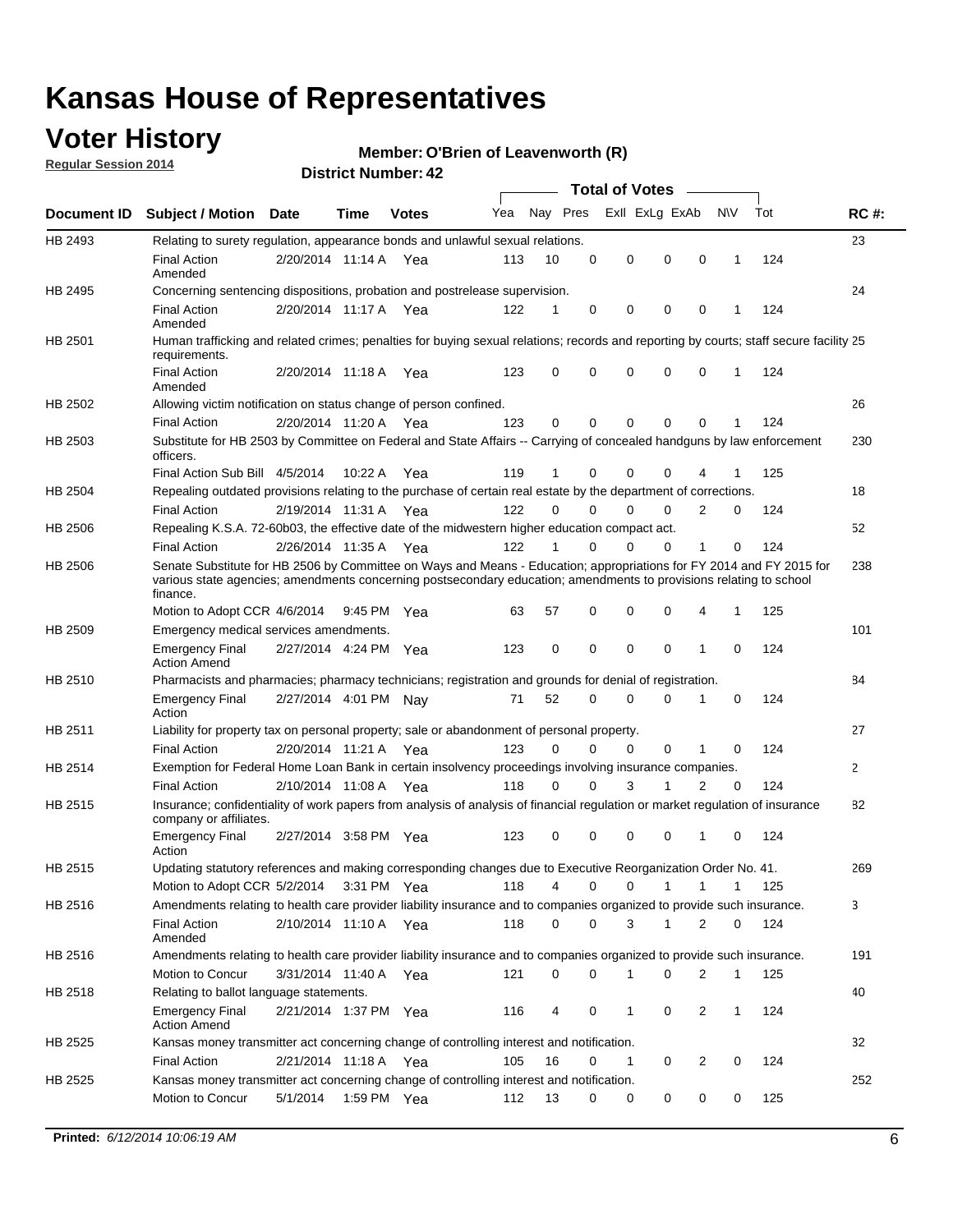#### **Voter History Regular Session 2014**

| Member: O'Brien of Leavenworth (R) |  |  |
|------------------------------------|--|--|
|------------------------------------|--|--|

|                |                                                                                                                                                                                                                                                                                                                                           |                       |             | PISUILLINUIIIDEL. 44 |     |    |                         | <b>Total of Votes</b> |              |              |          |     |             |
|----------------|-------------------------------------------------------------------------------------------------------------------------------------------------------------------------------------------------------------------------------------------------------------------------------------------------------------------------------------------|-----------------------|-------------|----------------------|-----|----|-------------------------|-----------------------|--------------|--------------|----------|-----|-------------|
| Document ID    | <b>Subject / Motion Date</b>                                                                                                                                                                                                                                                                                                              |                       | Time        | <b>Votes</b>         | Yea |    | Nay Pres Exll ExLg ExAb |                       |              | <b>NV</b>    |          | Tot | <b>RC#:</b> |
|                |                                                                                                                                                                                                                                                                                                                                           |                       |             |                      |     |    |                         |                       |              |              |          |     |             |
| HB 2533        | Changing interest credit amounts, member distributions upon termination or death and retirement annuities under the KPERS 42<br>Act of 2015.                                                                                                                                                                                              |                       |             |                      |     |    |                         |                       |              |              |          |     |             |
|                | <b>Emergency Final</b><br><b>Action Amend</b>                                                                                                                                                                                                                                                                                             | 2/21/2014 1:40 PM Yea |             |                      | 94  | 26 | 0                       | 1                     | 0            | 2            | 1        | 124 |             |
| HB 2537        | Eliminating font size and type requirement for disclosure statements contained in insurance contracts and explanatory<br>materials printed in any language other than English.                                                                                                                                                            |                       |             |                      |     |    |                         |                       |              |              |          |     | 81          |
|                | <b>Emergency Final</b><br>Action                                                                                                                                                                                                                                                                                                          | 2/27/2014 3:56 PM Yea |             |                      | 119 | 4  | 0                       | 0                     | 0            | 1            | 0        | 124 |             |
| HB 2537        | Insurance; eliminating font and type requirements for certain non-English insurance documents; confidentiality of certain<br>documents; continuation of health insurance for spouse and children of certain emergency personnel and employees of the<br>department of corrections; purchase of certain insurance by the state fair board. |                       |             |                      |     |    |                         |                       |              |              |          |     | 249         |
|                | Motion to adopt CCR 4/30/2014 3:58 PM Yea                                                                                                                                                                                                                                                                                                 |                       |             |                      | 122 | 0  | 0                       | 1                     | -1           | 0            | 1        | 125 |             |
| HB 2538        | Giving landowner right of first refusal for antlers of deer illegally shot on landowner's property.                                                                                                                                                                                                                                       |                       |             |                      |     |    |                         |                       |              |              |          |     | 102         |
|                | <b>Emergency Final</b><br><b>Action Amend</b>                                                                                                                                                                                                                                                                                             | 2/27/2014 4:26 PM Yea |             |                      | 106 | 17 | 0                       | 0                     | 0            | 1            | 0        | 124 |             |
| HB 2541        | Substitute for HB2541 by Committee on Local Government—plastic bottles and containers; labeling; solid waste landfill<br>restrictions.                                                                                                                                                                                                    |                       |             |                      |     |    |                         |                       |              |              |          |     | 121         |
|                | Final Action Sub Bill 3/17/2014 11:21 A                                                                                                                                                                                                                                                                                                   |                       |             | Nav                  | 102 | 21 | 0                       | $\mathbf 0$           | 0            | 2            | 0        | 125 |             |
| HB 2542        | Property tax exemption for amateur-built aircraft.                                                                                                                                                                                                                                                                                        |                       |             |                      |     |    |                         |                       |              |              |          |     | 112         |
|                | <b>Final Action</b><br>Amended                                                                                                                                                                                                                                                                                                            | 3/13/2014 11:22 A Yea |             |                      | 116 | 4  | 0                       | 1                     | $\mathbf{1}$ | 2            | 1        | 125 |             |
| HB 2544        | Authorizing postsecondary educational institutions to enter into the state authorization reciprocity agreement to provide<br>distance education.                                                                                                                                                                                          |                       |             |                      |     |    |                         |                       |              |              |          |     | 17          |
|                | <b>Final Action</b>                                                                                                                                                                                                                                                                                                                       | 2/17/2014 11:21 A Yea |             |                      | 120 | 0  | 0                       | 3                     | 0            | 1            | 0        | 124 |             |
| HB 2545        | Extending sunset date on certain agriculture fees from July 1, 2015, to July 1, 2019.                                                                                                                                                                                                                                                     |                       |             |                      |     |    |                         |                       |              |              |          |     | 68          |
|                | <b>Final Action</b><br>Amended                                                                                                                                                                                                                                                                                                            | 2/27/2014 10:25 A Yea |             |                      | 99  | 24 | 0                       | $\mathbf 0$           | $\Omega$     | 1            | $\Omega$ | 124 |             |
| <b>HB 2547</b> | Changing the map copy requirement in mining permit application.                                                                                                                                                                                                                                                                           |                       |             |                      |     |    |                         |                       |              |              |          |     | 53          |
|                | <b>Final Action</b>                                                                                                                                                                                                                                                                                                                       | 2/26/2014 11:36 A     |             | Yea                  | 123 | 0  | 0                       | 0                     | 0            | 1            | 0        | 124 |             |
| HB 2548        | Creating the water program management fund and transferring the air quality fee fund.                                                                                                                                                                                                                                                     |                       |             |                      |     |    |                         |                       |              |              |          |     | 46          |
|                | <b>Emergency Final</b><br>Action                                                                                                                                                                                                                                                                                                          | 2/21/2014 1:46 PM Yea |             |                      | 119 | 1  | 0                       | 1                     | 0            | 2            | 1        | 124 |             |
| HB 2549        | Allowing burial of hazardous waste on-site.                                                                                                                                                                                                                                                                                               |                       |             |                      |     |    |                         |                       |              |              |          |     | 54          |
|                | <b>Final Action</b>                                                                                                                                                                                                                                                                                                                       | 2/26/2014 11:38 A     |             | Yea                  | 123 | 0  | 0                       | 0                     | 0            | 1            | 0        | 124 |             |
| HB 2550        | Repeal of the atmospheric mercury deposition monitoring network.                                                                                                                                                                                                                                                                          |                       |             |                      |     |    |                         |                       |              |              |          |     | 33          |
|                | <b>Final Action</b>                                                                                                                                                                                                                                                                                                                       | 2/21/2014 11:20 A     |             | Yea                  | 92  | 29 | 0                       | 1                     | 0            | 2            | 0        | 124 |             |
| HB 2551        | Repealing regulation of PCB disposal facilities.                                                                                                                                                                                                                                                                                          |                       |             |                      |     |    |                         |                       |              |              |          |     | 47          |
|                | <b>Emergency Final</b>                                                                                                                                                                                                                                                                                                                    | 2/21/2014 1:47 PM Yea |             |                      | 100 | 20 | 0                       | 1                     | 0            | 2            | 1        | 124 |             |
| HB 2551        | Action Amend<br>Repealing the regulation of PCB disposal facilities; making changes to the atmospheric mercury deposition monitoring network 271<br>and the disposal of plastic bottles, containers and solid waste.                                                                                                                      |                       |             |                      |     |    |                         |                       |              |              |          |     |             |
|                | Motion to Adopt CCR 5/2/2014                                                                                                                                                                                                                                                                                                              |                       | 3:45 PM Yea |                      | 105 | 17 | 0                       | $\mathbf 0$           | 1            | 1            | 1        | 125 |             |
| HB 2552        |                                                                                                                                                                                                                                                                                                                                           |                       |             |                      |     |    |                         |                       |              |              |          |     | 69          |
|                | Managed care organizations, prompt payment.                                                                                                                                                                                                                                                                                               |                       |             |                      |     |    |                         |                       |              |              |          |     |             |
|                | <b>Final Action</b><br>Amended                                                                                                                                                                                                                                                                                                            | 2/27/2014 10:26 A Yea |             |                      | 123 | 0  | 0                       | 0                     | 0            | 1            | 0        | 124 |             |
| HB 2552        | Kansas medical assistance program; managed care organizations; consent for expansion of certain medicaid services.                                                                                                                                                                                                                        |                       |             |                      |     |    |                         |                       |              |              |          |     | 225         |
|                | Motion to Concur                                                                                                                                                                                                                                                                                                                          | 4/4/2014              | 6:13 PM Yea |                      | 68  | 54 | 0                       | $\mathbf 0$           | 1            | 2            | 0        | 125 |             |
| HB 2553        | Health care compact.                                                                                                                                                                                                                                                                                                                      |                       |             |                      |     |    |                         |                       |              |              |          |     | 141         |
|                | <b>Final Action</b>                                                                                                                                                                                                                                                                                                                       | 3/24/2014 10:15 A Yea |             |                      | 74  | 48 | 0                       | 0                     | 0            | 3            | 0        | 125 |             |
| HB 2555        | Release of information in support of arrest warrants and search warrants.                                                                                                                                                                                                                                                                 |                       |             |                      |     |    |                         |                       |              |              |          |     | 86          |
|                | <b>Emergency Final</b><br><b>Action Amend</b>                                                                                                                                                                                                                                                                                             | 2/27/2014 4:04 PM Yea |             |                      | 113 | 10 | 0                       | 0                     | 0            | $\mathbf{1}$ | 0        | 124 |             |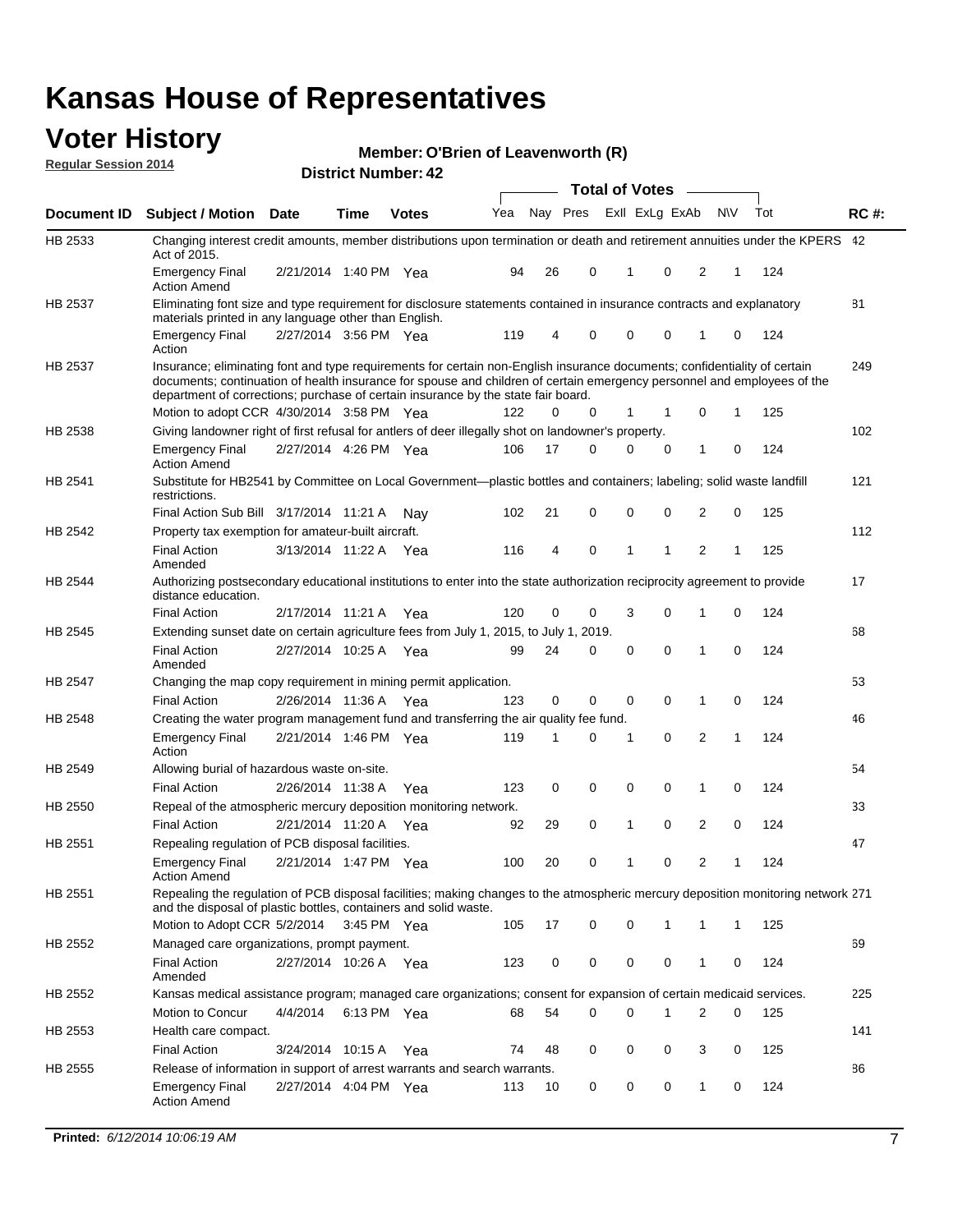### **Voter History**

**Regular Session 2014**

#### **O'Brien of Leavenworth (R)**

|                |                                                                                                                                                                                                                                                                                                                                                           |                       |         |              |     |          |   | <b>Total of Votes</b> |          |   |             |     |             |
|----------------|-----------------------------------------------------------------------------------------------------------------------------------------------------------------------------------------------------------------------------------------------------------------------------------------------------------------------------------------------------------|-----------------------|---------|--------------|-----|----------|---|-----------------------|----------|---|-------------|-----|-------------|
|                | Document ID Subject / Motion                                                                                                                                                                                                                                                                                                                              | Date                  | Time    | <b>Votes</b> | Yea | Nay Pres |   | Exll ExLg ExAb        |          |   | <b>NV</b>   | Tot | <b>RC#:</b> |
| HB 2557        | Changing penalties for certain taxpayers who file incorrect returns under Kansas income tax act.                                                                                                                                                                                                                                                          |                       |         |              |     |          |   |                       |          |   |             |     | 21          |
|                | <b>Final Action</b><br>Amended                                                                                                                                                                                                                                                                                                                            | 2/19/2014 11:35 A     |         | Yea          | 122 | 0        | 0 | 0                     | 0        | 2 | 0           | 124 |             |
| HB 2561        | Licensure of pharmacists and registration of pharmacy interns by board of pharmacy.                                                                                                                                                                                                                                                                       |                       |         |              |     |          |   |                       |          |   |             |     | 55          |
|                | <b>Final Action</b>                                                                                                                                                                                                                                                                                                                                       | 2/26/2014 11:39 A Yea |         |              | 105 | 18       | 0 | 0                     | 0        | 1 | 0           | 124 |             |
| HB 2564        | Requiring 60-day wait before re-employment for retirement benefit eligibility.                                                                                                                                                                                                                                                                            |                       |         |              |     |          |   |                       |          |   |             |     | 43          |
|                | <b>Emergency Final</b><br>Action                                                                                                                                                                                                                                                                                                                          | 2/21/2014 1:41 PM Yea |         |              | 120 | 0        | 0 | 1                     | 0        | 2 | 1           | 124 |             |
| HB 2566        | Requiring court fee for forensic audio and video examination services.                                                                                                                                                                                                                                                                                    |                       |         |              |     |          |   |                       |          |   |             |     | 93          |
|                | <b>Emergency Final</b><br>Action                                                                                                                                                                                                                                                                                                                          | 2/27/2014 4:12 PM Yea |         |              | 123 | 0        | 0 | 0                     | 0        | 1 | $\mathbf 0$ | 124 |             |
| HB 2568        | Domestic relations; Kansas family law code; child support guidelines.                                                                                                                                                                                                                                                                                     |                       |         |              |     |          |   |                       |          |   |             |     | 70          |
|                | <b>Final Action</b><br>Amended                                                                                                                                                                                                                                                                                                                            | 2/27/2014 10:27 A     |         | Yea          | 123 | 0        | 0 | 0                     | 0        | 1 | 0           | 124 |             |
| HB 2568        | Domestic relations; Kansas family law code; child support guidelines.                                                                                                                                                                                                                                                                                     |                       |         |              |     |          |   |                       |          |   |             |     | 268         |
|                | Motion to adopt CCR 5/2/2014 3:28 PM Yea                                                                                                                                                                                                                                                                                                                  |                       |         |              | 123 | 0        | 0 | 0                     | 1        | 1 | $\mathbf 0$ | 125 |             |
| HB 2576        | Employment security law; creation of "new employer rate."                                                                                                                                                                                                                                                                                                 |                       |         |              |     |          |   |                       |          |   |             |     | 71          |
|                | <b>Final Action</b><br>Amended                                                                                                                                                                                                                                                                                                                            | 2/27/2014 10:28 A     |         | Yea          | 123 | 0        | 0 | 0                     | 0        | 1 | $\mathbf 0$ | 124 |             |
| HB 2576        | Employment security law; creation of "new employer rate."                                                                                                                                                                                                                                                                                                 |                       |         |              |     |          |   |                       |          |   |             |     | 159         |
|                | Motion to Concur                                                                                                                                                                                                                                                                                                                                          | 3/25/2014 10:47 A     |         | Yea          | 122 | 0        | 0 | 1                     | 0        | 2 | 0           | 125 |             |
| <b>HB 2577</b> | Allowing parents to remain anonymous when surrendering an infant under the newborn protection act.                                                                                                                                                                                                                                                        |                       |         |              |     |          |   |                       |          |   |             |     | 56          |
|                | <b>Final Action</b><br>Amended                                                                                                                                                                                                                                                                                                                            | 2/26/2014 11:41 A Yea |         |              | 123 | $\Omega$ | 0 | 0                     | 0        | 1 | 0           | 124 |             |
| HB 2577        | Allowing parents to remain anonymous when surrendering an infant under the newborn protection act.                                                                                                                                                                                                                                                        |                       |         |              |     |          |   |                       |          |   |             |     | 220         |
|                | Motion to Concur                                                                                                                                                                                                                                                                                                                                          | 4/4/2014              | 11:45 A | Yea          | 121 | 0        | 0 |                       | 1        | 1 | 1           | 125 |             |
| HB 2578        | Certification by chief law enforcement officer for transfer of a firearm when required by federal law.                                                                                                                                                                                                                                                    |                       |         |              |     |          |   |                       |          |   |             |     | 122         |
|                | <b>Final Action</b><br>Amended                                                                                                                                                                                                                                                                                                                            | 3/17/2014 11:22 A     |         | Yea          | 123 | $\Omega$ | 0 | 0                     | 0        | 2 | 0           | 125 |             |
| HB 2578        | Regulating the possession of weapons.                                                                                                                                                                                                                                                                                                                     |                       |         |              |     |          |   |                       |          |   |             |     | 235         |
|                | Motion to Adopt CCR 4/5/2014 4:40 PM Yea                                                                                                                                                                                                                                                                                                                  |                       |         |              | 102 | 19       | 0 | 0                     | $\Omega$ | 4 | 0           | 125 |             |
| HB 2580        | Specifying the duties of the state fire marshal relating to regional emergency response teams for hazardous materials and<br>search and rescue incidents.                                                                                                                                                                                                 |                       |         |              |     |          |   |                       |          |   |             |     | 72          |
|                | <b>Final Action</b><br>Amended                                                                                                                                                                                                                                                                                                                            | 2/27/2014 10:29 A     |         | Yea          | 113 | 10       | 0 | 0                     | 0        | 1 | 0           | 124 |             |
| HB 2580        | Kansas Real Estate Appraisal Board; licensee fingerprinting and criminal background checks.                                                                                                                                                                                                                                                               |                       |         |              |     |          |   |                       |          |   |             |     | 272         |
|                | Motion to adopt CCR 5/2/2014                                                                                                                                                                                                                                                                                                                              |                       |         | 3:49 PM Yea  | 115 | 7        | 0 | 0                     | 1        | 1 | 1           | 125 |             |
| HB 2582        | Creating an exemption from food establishment licensing for churches.                                                                                                                                                                                                                                                                                     |                       |         |              |     |          |   |                       |          |   |             |     | 57          |
|                | <b>Final Action</b>                                                                                                                                                                                                                                                                                                                                       | 2/26/2014 11:42 A Yea |         |              | 123 | 0        | 0 | 0                     | 0        | 1 | 0           | 124 |             |
| HB 2588        | Child in need of care; juvenile offenders; permanent custodians.                                                                                                                                                                                                                                                                                          |                       |         |              |     |          |   |                       |          |   |             |     | 94          |
|                | <b>Emergency Final</b><br><b>Action Amend</b>                                                                                                                                                                                                                                                                                                             | 2/27/2014 4:14 PM Yea |         |              | 123 | 0        | 0 | 0                     | 0        | 1 | 0           | 124 |             |
| HB 2588        | Senate Substitute for HB 2588 by Committee on Judiciary - Concerning children and minors; relating to children in need of<br>care; placement in juvenile detention facilities; permanent custodians; relating to juvenile offenders; alternative adjudication;<br>youth residential centers and services; risk assessment; sentencing; good time credits. |                       |         |              |     |          |   |                       |          |   |             |     | 244         |
|                | Motion to adopt CCR 4/30/2014 3:36 PM Yea                                                                                                                                                                                                                                                                                                                 |                       |         |              | 123 | 0        | 0 | 1                     | 1        | 0 | 0           | 125 |             |
| HB 2591        | Requiring certain audit reports to be filed electronically and to be filed only with the department of administration.                                                                                                                                                                                                                                    |                       |         |              |     |          |   |                       |          |   |             |     | 58          |
|                | <b>Final Action</b>                                                                                                                                                                                                                                                                                                                                       | 2/26/2014 11:43 A Yea |         |              | 123 | 0        | 0 | 0                     | 0        | 1 | 0           | 124 |             |
| HB 2595        | State fossils; the tylosaurus and the pteranodon.                                                                                                                                                                                                                                                                                                         |                       |         |              |     |          |   |                       |          |   |             |     | 73          |
|                | <b>Final Action</b><br>Amended                                                                                                                                                                                                                                                                                                                            | 2/27/2014 10:31 A Yea |         |              | 96  | 27       | 0 | 0                     | 0        | 1 | 0           | 124 |             |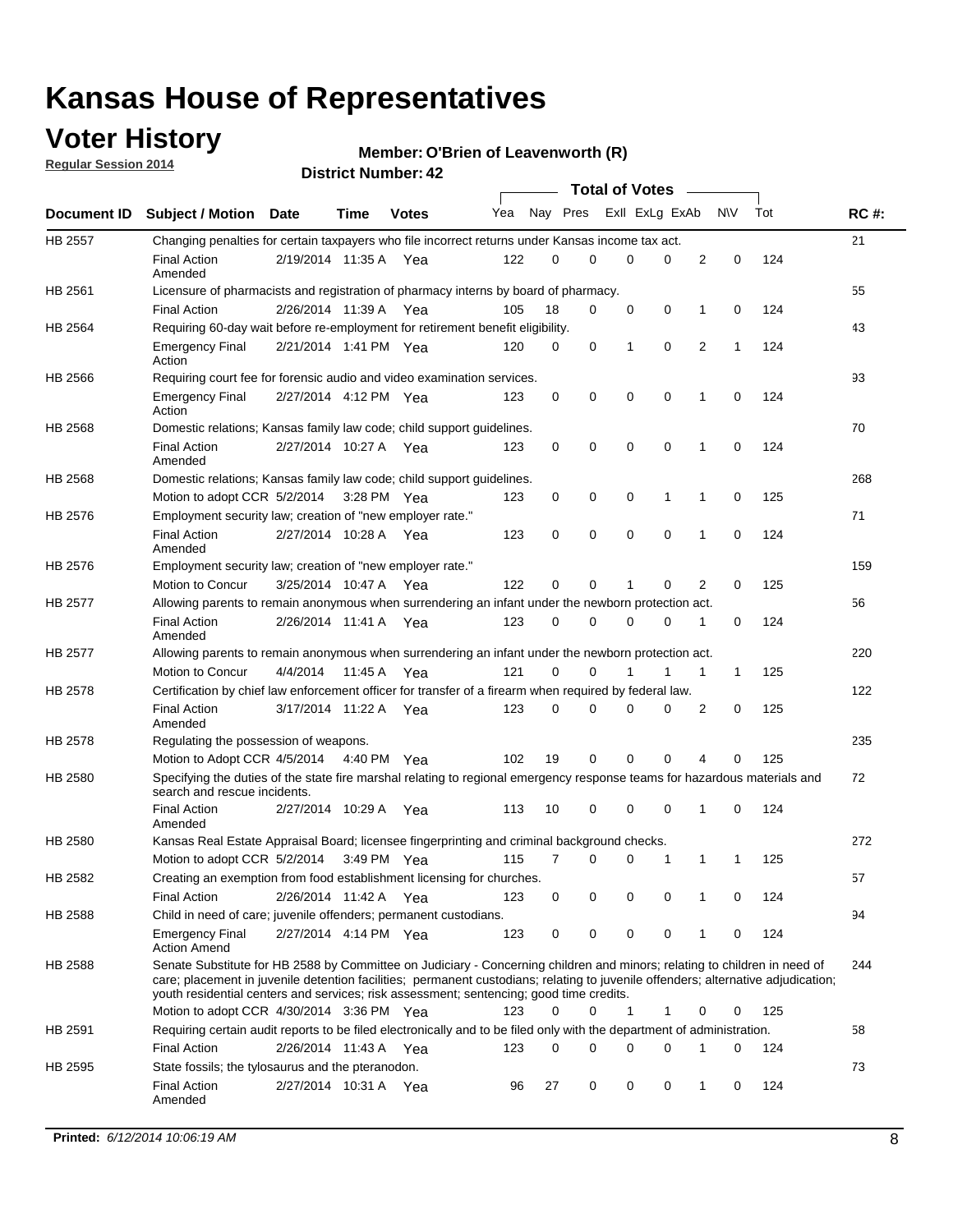### **Voter History**

**Regular Session 2014**

**O'Brien of Leavenworth (R)**

|                    |                                                                                                                                                                                                                                       |                       |             | DISTICT MAILDEL, 42 |     |              |             |                | <b>Total of Votes</b>   |              |             |     |             |
|--------------------|---------------------------------------------------------------------------------------------------------------------------------------------------------------------------------------------------------------------------------------|-----------------------|-------------|---------------------|-----|--------------|-------------|----------------|-------------------------|--------------|-------------|-----|-------------|
| <b>Document ID</b> | <b>Subject / Motion</b>                                                                                                                                                                                                               | <b>Date</b>           | Time        | <b>Votes</b>        | Yea |              |             |                | Nay Pres Exll ExLg ExAb |              | <b>NV</b>   | Tot | <b>RC#:</b> |
| HB 2596            | Computation of retirement benefits when a state officer or employee is placed on furlough or has reduction in compensation.                                                                                                           |                       |             |                     |     |              |             |                |                         |              |             |     | 74          |
|                    | <b>Final Action</b>                                                                                                                                                                                                                   | 2/27/2014 10:33 A     |             | Yea                 | 123 | 0            | $\Omega$    | 0              | $\Omega$                |              | 0           | 124 |             |
| HB 2596            | Computation of retirement benefits when a state officer or employee is placed on furlough or has reduction in<br>compensation.                                                                                                        |                       |             |                     |     |              |             |                |                         |              |             |     | 246         |
|                    | Motion to adopt CCR 4/30/2014 3:45 PM Yea                                                                                                                                                                                             |                       |             |                     | 123 | 0            | 0           | 1              | 1                       | 0            | 0           | 125 |             |
| HB 2597            | Municipal recycling services                                                                                                                                                                                                          |                       |             |                     |     |              |             |                |                         |              |             |     | 97          |
|                    | <b>Emergency Final</b><br><b>Action Amend</b>                                                                                                                                                                                         | 2/27/2014 4:20 PM Yea |             |                     | 105 | 18           | 0           | $\mathbf 0$    | $\mathbf 0$             | 1            | $\mathbf 0$ | 124 |             |
| HB 2599            | Authorizing the secretary of state to grant an easement to the unified government of Wyandotte county.                                                                                                                                |                       |             |                     |     |              |             |                |                         |              |             |     | 22          |
|                    | <b>Final Action</b>                                                                                                                                                                                                                   | 2/19/2014 11:37 A     |             | Yea                 | 120 | 2            | $\mathbf 0$ | 0              | 0                       | 2            | 0           | 124 |             |
| HB 2599            | Authorizing the secretary of state to grant an easement to the unified government of Wyandotte county.                                                                                                                                |                       |             |                     |     |              |             |                |                         |              |             |     | 118         |
|                    | Motion to Concur                                                                                                                                                                                                                      | 3/14/2014 11:25 A     |             | Yea                 | 118 | $\Omega$     | 0           | $\overline{2}$ | 1                       | 4            | 0           | 125 |             |
| HB 2602            | Increasing the percentage of unclassified employees allowed to be employed by KPERS from 25% to 50%.                                                                                                                                  |                       |             |                     |     |              |             |                |                         |              |             |     | 44          |
|                    | <b>Emergency Final</b><br>Action                                                                                                                                                                                                      | 2/21/2014 1:43 PM Yea |             |                     | 107 | 13           | 0           | 1              | 0                       | 2            | 1           | 124 |             |
| HB 2602            | Increasing the percentage of unclassified employees allowed to be employed by KPERS from 25% to 50%.                                                                                                                                  |                       |             |                     |     |              |             |                |                         |              |             |     | 195         |
|                    | Motion to Concur                                                                                                                                                                                                                      | 4/1/2014              | 10:57 A Yea |                     | 108 | 15           | 0           | 1              | 0                       |              | 0           | 125 |             |
| HB 2609            | Practice of pharmacy; filling and refilling of prescriptions.                                                                                                                                                                         |                       |             |                     |     |              |             |                |                         |              |             |     | 105         |
|                    | <b>Emergency Final</b><br><b>Action Amend</b>                                                                                                                                                                                         | 2/27/2014 4:29 PM Yea |             |                     | 123 | 0            | $\mathbf 0$ | $\mathbf 0$    | $\mathbf 0$             | 1            | $\mathbf 0$ | 124 |             |
| HB 2611            | Conduct of dental offices.                                                                                                                                                                                                            |                       |             |                     |     |              |             |                |                         |              |             |     | 83          |
|                    | <b>Emergency Final</b><br>Action                                                                                                                                                                                                      | 2/27/2014 3:59 PM Yea |             |                     | 123 | 0            | $\mathbf 0$ | $\mathbf 0$    | 0                       | 1            | 0           | 124 |             |
| HB 2612            | Relating to district judge and district magistrate judge vacancies.                                                                                                                                                                   |                       |             |                     |     |              |             |                |                         |              |             |     | 75          |
|                    | <b>Final Action</b><br>Amended                                                                                                                                                                                                        | 2/27/2014 10:34 A     |             | Yea                 | 106 | 17           | $\mathbf 0$ | $\mathbf 0$    | 0                       | 1            | $\mathbf 0$ | 124 |             |
| HB 2613            | Relating to the issuance of stillbirth and unborn child's death certificates.                                                                                                                                                         |                       |             |                     |     |              |             |                |                         |              |             |     | 103         |
|                    | <b>Emergency Final</b><br><b>Action Amend</b>                                                                                                                                                                                         | 2/27/2014 4:27 PM Yea |             |                     | 122 | 1            | 0           | $\mathbf 0$    | $\Omega$                | 1            | $\Omega$    | 124 |             |
| HB 2615            | Substitute for HB 2615 by Committee on Commerce, Labor and Economic Development - Workers compensation assigned<br>risk pool.                                                                                                         |                       |             |                     |     |              |             |                |                         |              |             |     | 185         |
|                    | <b>EFA Sub Bill</b><br>Amended                                                                                                                                                                                                        | 3/26/2014 3:42 PM Yea |             |                     | 98  | 25           | 0           | 1              | 0                       | 1            | 0           | 125 |             |
| HB 2616            | Secretary of labor; explore agreement to allow state of Kansas to enforce OSHA standards.                                                                                                                                             |                       |             |                     |     |              |             |                |                         |              |             |     | 92          |
|                    | <b>Emergency Final</b><br>Action                                                                                                                                                                                                      | 2/27/2014 4:11 PM Yea |             |                     | 93  | 30           | 0           | 0              | 0                       | 1            | 0           | 124 |             |
| HB 2616            | Senate Substitute for HB 2616 by Committee on Commerce - Secretary of labor directed to study state enforcement of OSHA 261<br>standards.                                                                                             |                       |             |                     |     |              |             |                |                         |              |             |     |             |
|                    | Motion to Concur                                                                                                                                                                                                                      | 5/2/2014              | 11:47 A Yea |                     | 94  | 30           | 0           | 0              |                         | 0            | 0           | 125 |             |
| HB 2633            | Substitute for HB 2633 by Committee on Corrections and Juvenile Justice - Juvenile offenders; youth residential centers and<br>services; risk assessment; raising the age for prosecution as an adult; sentencing; good time credits. |                       |             |                     |     |              |             |                |                         |              |             |     | 106         |
|                    | <b>EFA Sub Bill</b><br>Amended                                                                                                                                                                                                        | 2/27/2014 4:31 PM Yea |             |                     | 122 | $\mathbf{1}$ | $\Omega$    | 0              | 0                       | $\mathbf{1}$ | 0           | 124 |             |
| HB 2636            | Secretary of health and environment and air quality standards.                                                                                                                                                                        |                       |             |                     |     |              |             |                |                         |              |             |     | 45          |
|                    | <b>Emergency Final</b><br><b>Action Amend</b>                                                                                                                                                                                         | 2/21/2014 1:44 PM Yea |             |                     | 89  | 31           | 0           | 1              | 0                       | 2            | 1           | 124 |             |
| HB 2636            | Secretary of health and environment and air quality standards.                                                                                                                                                                        |                       |             |                     |     |              |             |                |                         |              |             |     | 212         |
|                    | Sub motion to concur 4/3/2014 7:20 PM Yea                                                                                                                                                                                             |                       |             |                     | 121 | 3            | 0           | 0              | 0                       |              | 0           | 125 |             |
| HB 2642            | Income tax deduction for net gain on the sale of certain horses, cattle or livestock; income tax credit for expenditures to make 131<br>dwelling or facility accessible for persons with a disability.                                |                       |             |                     |     |              |             |                |                         |              |             |     |             |
|                    | <b>Final Action</b><br>Amended                                                                                                                                                                                                        | 3/20/2014 11:17 A Yea |             |                     | 123 | 0            | 0           | 0              | 1                       | 1            | 0           | 125 |             |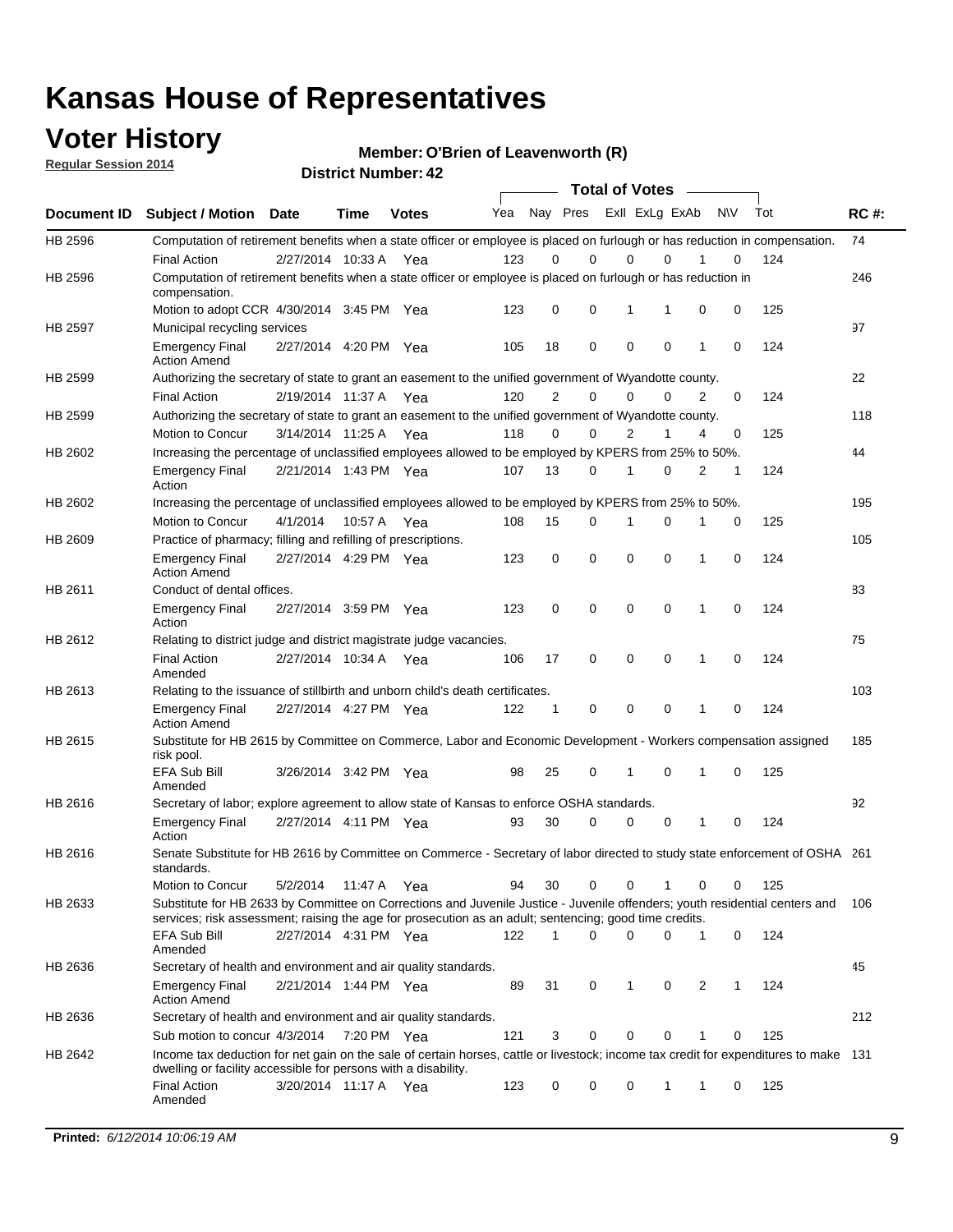# **Voter History Member: Regular Session 2014**

#### **O'Brien of Leavenworth (R)**

| noguidi ocoololi 4017 |                                                                                                                                                                                                                                                                                                                                                                                                                               |                       | <b>Total of Votes</b> |              |     |             |             |  |             |                |   |             |     |             |
|-----------------------|-------------------------------------------------------------------------------------------------------------------------------------------------------------------------------------------------------------------------------------------------------------------------------------------------------------------------------------------------------------------------------------------------------------------------------|-----------------------|-----------------------|--------------|-----|-------------|-------------|--|-------------|----------------|---|-------------|-----|-------------|
|                       |                                                                                                                                                                                                                                                                                                                                                                                                                               |                       |                       |              |     |             |             |  |             |                |   |             |     |             |
| Document ID           | <b>Subject / Motion Date</b>                                                                                                                                                                                                                                                                                                                                                                                                  |                       | <b>Time</b>           | <b>Votes</b> | Yea |             | Nay Pres    |  |             | Exll ExLg ExAb |   | N\V         | Tot | <b>RC#:</b> |
| HB 2643               | Property tax; classification of commercial and industrial machinery and equipment as personal property; reclassification of<br>property upon termination of IRB tax exemption; use of independent appraisers to appraiser certain                                                                                                                                                                                             |                       |                       |              |     |             |             |  |             |                |   |             |     | 164         |
|                       | <b>Final Action</b><br>Amended                                                                                                                                                                                                                                                                                                                                                                                                | 3/26/2014 10:56 A Yea |                       |              | 123 | 0           | 0           |  | 1           | 0              |   | 0           | 125 |             |
| HB 2643               | Property tax; classification of commercial and industrial machinery and equipment as personal property; reclassification of<br>property upon termination of IRB tax exemption; use of independent appraisers to appraiser certain complex property; motor<br>vehicles, members of military; mortgage registration tax phase out and replacement with fees; county clerk technology fund;<br>county treasurer technology fund. |                       |                       |              |     |             |             |  |             |                |   |             |     | 274         |
|                       | Motion to Concur                                                                                                                                                                                                                                                                                                                                                                                                              | 5/2/2014              |                       | 5:12 PM Nay  | 16  | 108         | 0           |  | 0           | 0              |   | 0           | 125 |             |
| HB 2643               | Property tax; classification of commercial and industrial machinery and equipment as personal property; reclassification of<br>property upon termination of IRB tax exemption; use of independent appraisers to appraiser certain complex property; motor<br>vehicles, members of military; mortgage registration tax phase out and replacement with fees; county clerk technology fund;<br>county treasurer technology fund. |                       |                       |              |     |             |             |  |             |                |   |             |     | 286         |
|                       | Motion to adopt CCR 5/3/2014                                                                                                                                                                                                                                                                                                                                                                                                  |                       |                       | 1:53 AM Nay  | 70  | 53          | 0           |  | 0           | 0<br>1         |   | 1           | 125 |             |
| HB 2648               | Property tax exemption for levees.<br><b>Emergency Final</b><br><b>Action Amend</b>                                                                                                                                                                                                                                                                                                                                           | 2/27/2014 4:23 PM Yea |                       |              | 100 | 23          | 0           |  | 0           | 0              | 1 | 0           | 124 | 100         |
| HB 2651               | County law library.                                                                                                                                                                                                                                                                                                                                                                                                           |                       |                       |              |     |             |             |  |             |                |   |             |     | 76          |
|                       | <b>Final Action</b><br>Amended                                                                                                                                                                                                                                                                                                                                                                                                | 2/27/2014 10:38 A     |                       | Nav          | 82  | 41          | $\mathbf 0$ |  | $\mathbf 0$ | $\mathbf 0$    | 1 | $\mathbf 0$ | 124 |             |
| HB 2655               | Allowing veterans with PTSD to seek mental health treatment upon certain convictions.                                                                                                                                                                                                                                                                                                                                         |                       |                       |              |     |             |             |  |             |                |   |             |     | 77          |
|                       | <b>Final Action</b><br>Amended                                                                                                                                                                                                                                                                                                                                                                                                | 2/27/2014 10:40 A     |                       | Yea          | 123 | $\mathbf 0$ | 0           |  | 0           | 0              | 1 | 0           | 124 |             |
| HB 2655               | Senate Substitute for HB 2655 by Committee on Judiciary - Allowing veterans with PTSD to seek mental health treatment<br>upon certain convictions; also amending the crimes of interference with law enforcement and giving a false alarm.                                                                                                                                                                                    |                       |                       |              |     |             |             |  |             |                |   |             |     | 224         |
|                       | Motion to Concur                                                                                                                                                                                                                                                                                                                                                                                                              | 4/4/2014              |                       | 5:42 PM Yea  | 122 | $\Omega$    | $\Omega$    |  | 0           | 1              | 2 | 0           | 125 |             |
| HB 2656               | Authorizing the state of Kansas to pay the death gratuity benefit to the designated survivor of a Kansas service member during 48<br>a federal government shutdown and providing for reimbursement to the state                                                                                                                                                                                                               |                       |                       |              |     |             |             |  |             |                |   |             |     |             |
|                       | <b>Final Action</b>                                                                                                                                                                                                                                                                                                                                                                                                           | 2/26/2014 11:27 A Yea |                       |              | 123 | 0           | 0           |  | 0           |                |   | 0           | 124 |             |
| HB 2661               | Substitute for HB 2661 by Committee on Energy and Environment - Siting of electric transmission lines; notice and hearing<br>requirements.<br><b>EFA Sub Bill</b>                                                                                                                                                                                                                                                             | 3/26/2014 3:37 PM Yea |                       |              | 119 | 4           | 0           |  | 1           | 0<br>1         |   | 0           | 125 | 181         |
| HB 2662               | Expungment of driving under the influence convictions.                                                                                                                                                                                                                                                                                                                                                                        |                       |                       |              |     |             |             |  |             |                |   |             |     | 116         |
|                       | <b>Final Action</b><br>Amended                                                                                                                                                                                                                                                                                                                                                                                                | 3/14/2014 11:22 A     |                       | Nav          | 87  | 31          | 0           |  | 2           | 1              | 4 | 0           | 125 |             |
| HB 2668               | Health insurance for qualified professional associations.                                                                                                                                                                                                                                                                                                                                                                     |                       |                       |              |     |             |             |  |             |                |   |             |     | 34          |
|                       | <b>Final Action</b><br>Amended                                                                                                                                                                                                                                                                                                                                                                                                | 2/21/2014 11:21 A Yea |                       |              | 114 | 7           | 0           |  | 1           | 0              | 2 | 0           | 124 |             |
| <b>HB 2668</b>        | Predetermination of health insurance benefits                                                                                                                                                                                                                                                                                                                                                                                 |                       |                       |              |     |             |             |  |             |                |   |             |     | 262         |
|                       | Motion to Concur                                                                                                                                                                                                                                                                                                                                                                                                              | 5/2/2014              |                       | 12:05 P Yea  | 97  | 27          | 0           |  | 0           |                | 0 | 0           | 125 |             |
| HB 2669               | State civil service board; transferred from the department of administration to the office of administrative hearings.                                                                                                                                                                                                                                                                                                        |                       |                       |              |     |             |             |  |             |                |   |             |     | 87          |
|                       | <b>Emergency Final</b><br>Action                                                                                                                                                                                                                                                                                                                                                                                              | 2/27/2014 4:05 PM Yea |                       |              | 110 | 13          | 0           |  | 0           | 0              |   | 0           | 124 |             |
| HB 2673               | Kansas healing arts act; physician assistant licensure act.                                                                                                                                                                                                                                                                                                                                                                   |                       |                       |              |     |             |             |  |             |                |   |             |     | 91          |
|                       | <b>Emergency Final</b><br><b>Action Amend</b>                                                                                                                                                                                                                                                                                                                                                                                 | 2/27/2014 4:10 PM Nav |                       |              | 105 | 18          | 0           |  | 0           | 0              | 1 | 0           | 124 |             |
| HB 2673               | Board of healing arts functions and duties, physician assistants licensure act and podiatry act.                                                                                                                                                                                                                                                                                                                              |                       |                       |              |     |             |             |  |             |                |   |             |     | 270         |
|                       | Motion to adopt CCR 5/2/2014                                                                                                                                                                                                                                                                                                                                                                                                  |                       |                       | 3:39 PM Yea  | 111 | 11          | 0           |  | 0           | 1              | 1 | 1           | 125 |             |
| HB 2675               | Relating to procurement negotiating committees; certified businesses.                                                                                                                                                                                                                                                                                                                                                         |                       |                       |              |     |             |             |  |             |                |   |             |     | 165         |
|                       | <b>Final Action</b><br>Amended                                                                                                                                                                                                                                                                                                                                                                                                | 3/26/2014 10:57 A Yea |                       |              | 123 | 0           | 0           |  | 1           | 0              | 1 | 0           | 125 |             |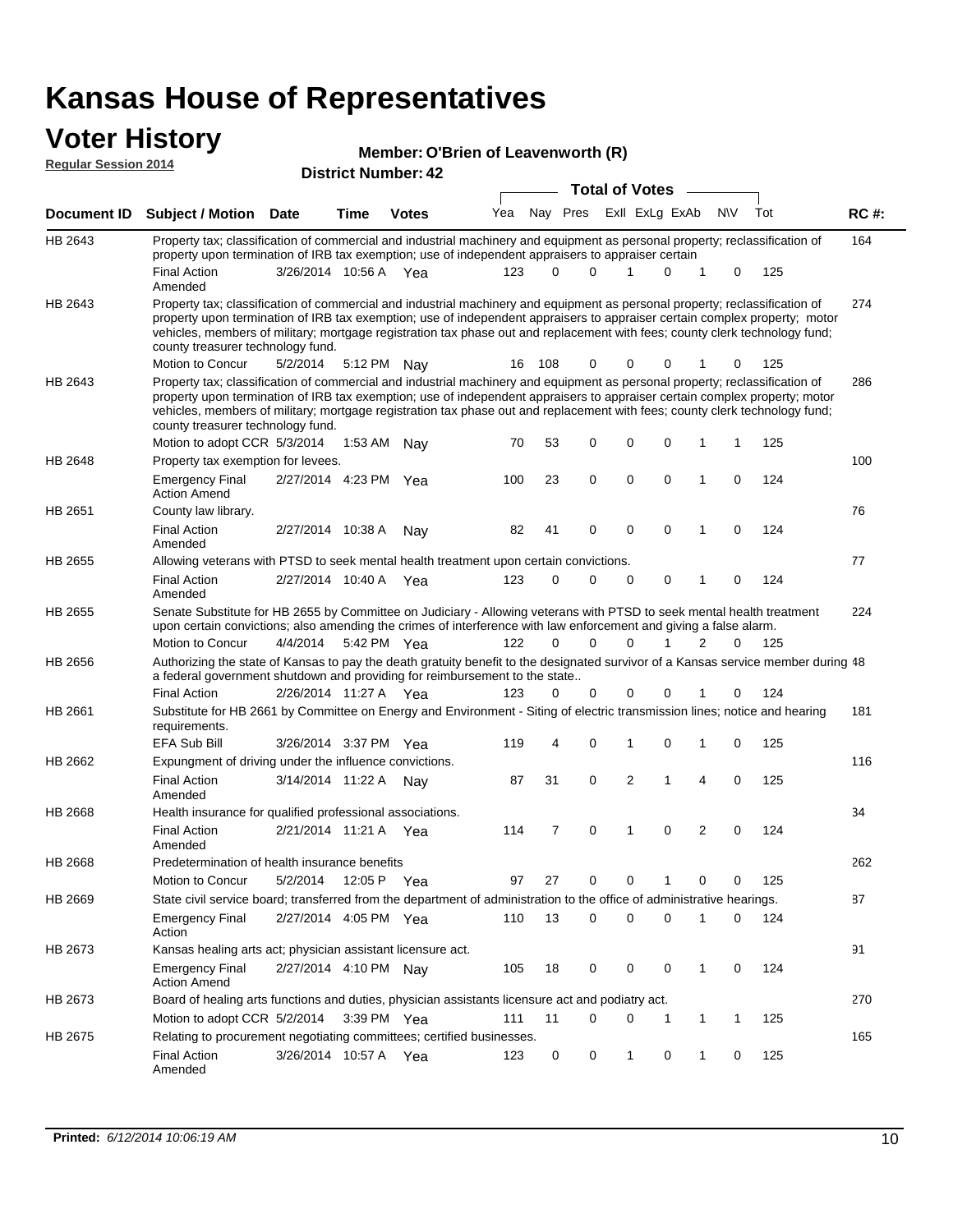#### **Voter History Regular Session 2014**

**O'Brien of Leavenworth (R)**

| noguiai ocoololl 4014 |                                                                                                                                                                                                                                                                                               |                       |                       | <b>District Number: 42</b> |     |    |          |                         |              |   |              |     |             |
|-----------------------|-----------------------------------------------------------------------------------------------------------------------------------------------------------------------------------------------------------------------------------------------------------------------------------------------|-----------------------|-----------------------|----------------------------|-----|----|----------|-------------------------|--------------|---|--------------|-----|-------------|
|                       |                                                                                                                                                                                                                                                                                               |                       |                       |                            |     |    |          | <b>Total of Votes</b>   |              |   |              |     |             |
| Document ID           | Subject / Motion Date                                                                                                                                                                                                                                                                         |                       | <b>Time</b>           | <b>Votes</b>               | Yea |    |          | Nay Pres ExII ExLg ExAb |              |   | N\V          | Tot | <b>RC#:</b> |
| HB 2681               | Substitute for HB2681 by Committee on Veterans, Military, and Homeland Security--Abolishing the Kansas commission on<br>veterans affairs; creating the Kansas commission on veterans affairs office within the executive branch of government.<br>Final Action Sub Bill 3/20/2014 11:18 A Yea |                       |                       |                            | 123 | 0  | $\Omega$ | $\Omega$                | 1            | 1 | $\Omega$     | 125 | 132         |
| HB 2681               | Substitute for HB2681 by Committee on Veterans, Military, and Homeland Security - Abolishing the Kansas commission on<br>veterans affairs; creating the Kansas commission on veterans affairs office within the executive branch of government.                                               |                       |                       |                            |     |    |          |                         |              |   |              |     | 219         |
|                       | Motion to Concur                                                                                                                                                                                                                                                                              | 4/4/2014              | 11:41 A               | Yea                        | 122 | 0  | 0        | $\mathbf{1}$            | 1            | 1 | 0            | 125 |             |
| HB 2684               | Allocating moneys from driver's license fees to the judicial branch nonjudicial salary adjustment fund.                                                                                                                                                                                       |                       |                       |                            |     |    | 0        | 0                       | 0            | 1 | $\mathbf 0$  | 124 | 78          |
|                       | <b>Final Action</b>                                                                                                                                                                                                                                                                           | 2/27/2014 10:41 A Yea |                       |                            | 93  | 30 |          |                         |              |   |              |     |             |
| HB 2687               | Unclaimed property act and hearings.                                                                                                                                                                                                                                                          |                       |                       |                            |     |    | 0        |                         | $\mathbf 0$  |   |              | 124 | 59          |
|                       | <b>Final Action</b>                                                                                                                                                                                                                                                                           |                       | 2/26/2014 11:44 A     | Yea                        | 119 | 4  |          | 0                       |              | 1 | 0            |     | 251         |
| HB 2687               | Unclaimed property act and hearings.<br>Motion to Concur                                                                                                                                                                                                                                      | 5/1/2014              |                       | 1:56 PM Yea                | 125 | 0  | 0        | 0                       | 0            | 0 | 0            | 125 |             |
| HB 2689               | Amending which convictions are counted for driving while license canceled, suspended or revoked.                                                                                                                                                                                              |                       |                       |                            |     |    |          |                         |              |   |              |     | 231         |
|                       | <b>Final Action</b><br>Amended                                                                                                                                                                                                                                                                | 4/5/2014              | 10:23 A               | Yea                        | 121 | 0  | 0        | 0                       | 0            | 4 | 0            | 125 |             |
| HB 2693               | Providing for testing by community colleges for commercial driver's licenses and allowing temporary commercial driver's<br>license holders the ability to drive class A commercial vehicles.                                                                                                  |                       |                       |                            |     |    |          |                         |              |   |              |     | 104         |
|                       | <b>Emergency Final</b><br><b>Action Amend</b>                                                                                                                                                                                                                                                 | 2/27/2014 4:28 PM Yea |                       |                            | 123 | 0  | $\Omega$ | 0                       | 0            | 1 | 0            | 124 |             |
| HB 2693               | Senate Substitute for HB 2693 by Committee on Transportation - Providing for testing by community colleges for commercial 255<br>driver's licenses; entities serving as driver's licenses examiners.                                                                                          |                       |                       |                            |     |    |          |                         |              |   |              |     |             |
|                       | Motion to adopt CCR 5/1/2014 4:42 PM Yea                                                                                                                                                                                                                                                      |                       |                       |                            | 125 | 0  | 0        | 0                       | 0            | 0 | 0            | 125 |             |
| HB 2715               | Farm machinery and equipment annual highway permits, commercial drivers' license.                                                                                                                                                                                                             |                       |                       |                            |     |    |          |                         |              |   |              |     | 98          |
|                       | <b>Emergency Final</b><br><b>Action Amend</b>                                                                                                                                                                                                                                                 | 2/27/2014 4:21 PM Yea |                       |                            | 123 | 0  | 0        | 0                       | 0            | 1 | 0            | 124 |             |
| HB 2717               | Registration of operators of assisted living, residential health care, home plus or adult day care facilities.                                                                                                                                                                                |                       |                       |                            |     |    |          |                         |              |   |              |     | 175         |
|                       | <b>Emergency Final</b><br><b>Action Amend</b>                                                                                                                                                                                                                                                 | 3/26/2014 3:29 PM Yea |                       |                            | 114 | 9  | 0        | 1                       | 0            | 1 | 0            | 125 |             |
| HB 2721               | Substitute for Substitute for HB 2721 by Committee on Commerce, Labor and Economic Development †Enacting the<br>business entity standard treatment act.                                                                                                                                       |                       |                       |                            |     |    |          |                         |              |   |              |     | 117         |
|                       | Final Action Sub Bill 3/14/2014 11:23 A Yea                                                                                                                                                                                                                                                   |                       |                       |                            | 118 | 0  | 0        | 2                       |              |   | 0            | 125 |             |
| HB 2721               | Substitute for Substitute for HB 2721 by Committee on Commerce, Labor and Economic Development - Enacting the business 273<br>entity standard treatment act.                                                                                                                                  |                       |                       |                            |     |    |          |                         |              |   |              |     |             |
|                       | Motion to Concur                                                                                                                                                                                                                                                                              | 5/2/2014              |                       | 3:59 PM Yea                | 122 | 0  | 0        | 0                       | 1            | 1 | 1            | 125 |             |
| HB 2724               | Uniform commercial driver's license act; definition of tank vehicle.                                                                                                                                                                                                                          |                       |                       |                            |     |    |          |                         |              |   |              |     | 99          |
|                       | <b>Emergency Final</b><br>Action                                                                                                                                                                                                                                                              | 2/27/2014 4:22 PM Yea |                       |                            | 122 | 1  | 0        | 0                       | 0            | 1 | 0            | 124 |             |
| HB 2727               | Expiration of license plates and placards for individuals with disability.                                                                                                                                                                                                                    |                       |                       |                            |     |    |          |                         |              |   |              |     | 88          |
|                       | <b>Emergency Final</b>                                                                                                                                                                                                                                                                        |                       | 2/27/2014 4:06 PM Yea |                            | 123 | 0  | 0        | 0                       | 0            | 1 | 0            | 124 |             |
| HB 2728               | Action<br>Permits for the operation of salvage vehicles no longer required to be prepared in triplicate.                                                                                                                                                                                      |                       |                       |                            |     |    |          |                         |              |   |              |     | 89          |
|                       | <b>Emergency Final</b><br>Action                                                                                                                                                                                                                                                              | 2/27/2014 4:07 PM Yea |                       |                            | 122 | 1  | 0        | 0                       | 0            | 1 | 0            | 124 |             |
| HB 2728               | Permits for the operation of salvage vehicles no longer required to be prepared in triplicate.                                                                                                                                                                                                |                       |                       |                            |     |    |          |                         |              |   |              |     | 192         |
|                       | Motion to Concur                                                                                                                                                                                                                                                                              |                       | 3/31/2014 11:43 A Yea |                            | 122 | 0  | 0        | 1                       | 0            | 2 | 0            | 125 |             |
| HB 2732               | Sales tax authority for Rooks county for constructing or remodeling a jail facility.                                                                                                                                                                                                          |                       |                       |                            |     |    |          |                         |              |   |              |     | 232         |
|                       | <b>Final Action</b>                                                                                                                                                                                                                                                                           | 4/5/2014              |                       | 10:24 A Yea                | 121 | 0  | 0        | 0                       | 0            | 4 | 0            | 125 |             |
| HB 2744               | Insurance; coverage for autism spectrum disorder.                                                                                                                                                                                                                                             |                       |                       |                            |     |    |          |                         |              |   |              |     | 137         |
|                       | <b>Final Action</b>                                                                                                                                                                                                                                                                           | 3/21/2014 10:14 A Yea |                       |                            | 114 | 3  | 0        | 0                       | $\mathbf{1}$ | 6 | $\mathbf{1}$ | 125 |             |
|                       | Amended                                                                                                                                                                                                                                                                                       |                       |                       |                            |     |    |          |                         |              |   |              |     |             |
| HB 2745               | Tax lien on property voluntarily transferred.                                                                                                                                                                                                                                                 |                       |                       |                            |     |    |          |                         |              |   |              |     | 166         |
|                       | <b>Final Action</b>                                                                                                                                                                                                                                                                           |                       | 3/26/2014 10:58 A     | Yea                        | 123 | 0  | 0        | 1                       | 0            | 1 | 0            | 125 |             |
|                       | Printed: 6/12/2014 10:06:19 AM                                                                                                                                                                                                                                                                |                       |                       |                            |     |    |          |                         |              |   |              |     | 11          |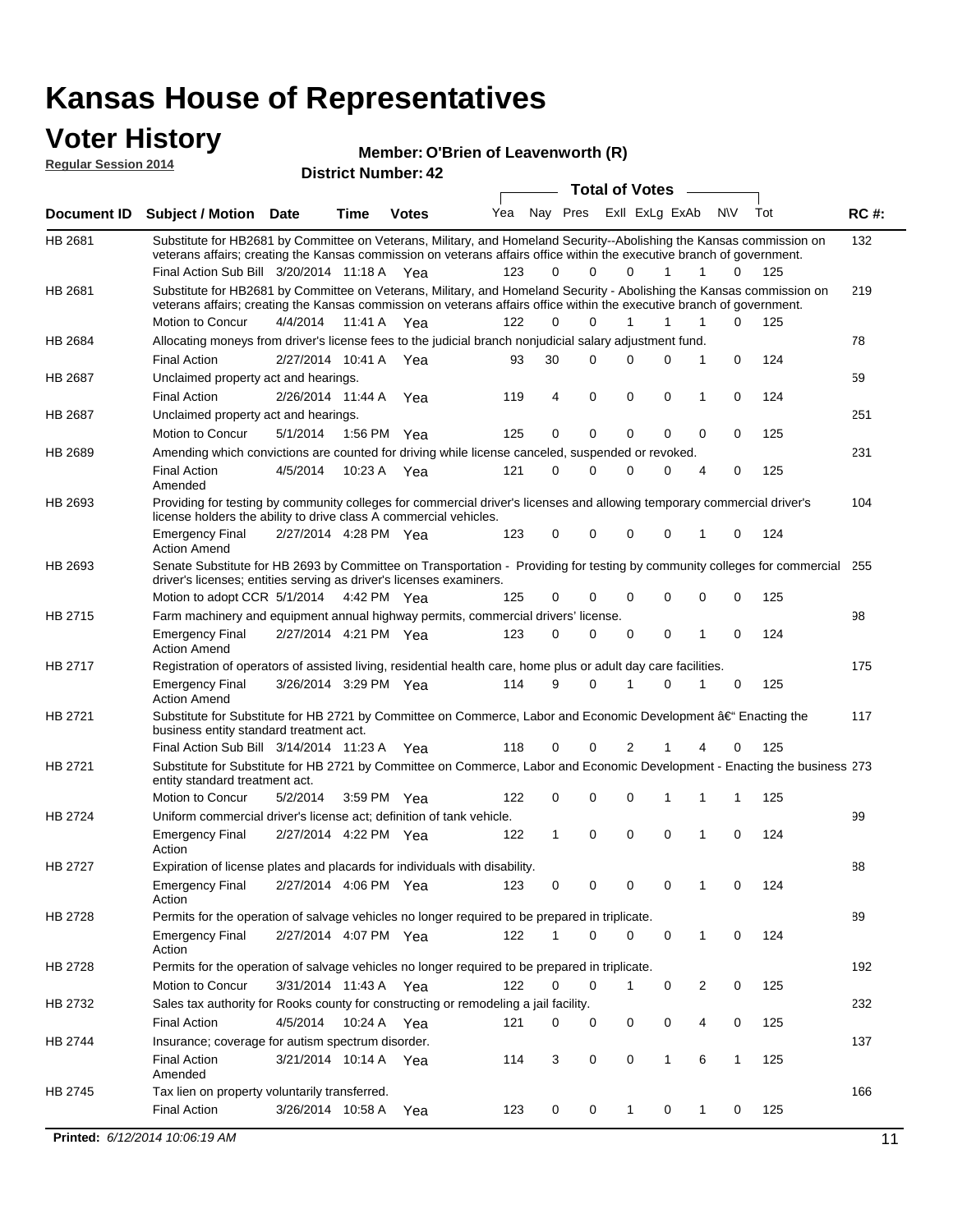### **Voter History**

**Regular Session 2014**

#### **O'Brien of Leavenworth (R)**

|                 |                                                                                                                                                                                                                                      |                       |             |              |     | <b>Total of Votes</b> |          |             |                |             |   |             |     |             |
|-----------------|--------------------------------------------------------------------------------------------------------------------------------------------------------------------------------------------------------------------------------------|-----------------------|-------------|--------------|-----|-----------------------|----------|-------------|----------------|-------------|---|-------------|-----|-------------|
| Document ID     | <b>Subject / Motion Date</b>                                                                                                                                                                                                         |                       | Time        | <b>Votes</b> | Yea | Nav Pres              |          |             | Exll ExLg ExAb |             |   | <b>NV</b>   | Tot | <b>RC#:</b> |
| HB 2755         | Repealing the sunset on the Kansas taxpayer transparency act.                                                                                                                                                                        |                       |             |              |     |                       |          |             |                |             |   |             |     | 140         |
|                 | <b>Final Action</b>                                                                                                                                                                                                                  | 3/24/2014 10:13 A     |             | Yea          | 122 | $\mathbf 0$           | 0        | 0           |                | 0           | 3 | 0           | 125 |             |
| HB 2767         | State child death review board.                                                                                                                                                                                                      |                       |             |              |     |                       |          |             |                |             |   |             |     | 167         |
|                 | <b>Final Action</b><br>Amended                                                                                                                                                                                                       | 3/26/2014 10:59 A     |             | Yea          | 123 | 0                     | 0        | 1           |                | $\mathbf 0$ | 1 | $\mathbf 0$ | 125 |             |
| <b>HCR 5029</b> | Urging the Kansas bureau of investigation to establish a blue alert system for the state of Kansas.                                                                                                                                  |                       |             |              |     |                       |          |             |                |             |   |             |     | 95          |
|                 | <b>Emergency Final</b><br><b>Action Amend</b>                                                                                                                                                                                        | 2/27/2014 4:15 PM Yea |             |              | 121 | 2                     | 0        | $\mathbf 0$ |                | 0           | 1 | 0           | 124 |             |
| <b>HCR 5031</b> | Urging Congress to provide for the prompt payment of disability compensation to U.S. Veterans.                                                                                                                                       |                       |             |              |     |                       |          |             |                |             |   |             |     | 125         |
|                 | <b>Final Action</b>                                                                                                                                                                                                                  | 3/19/2014 11:21 A Yea |             |              | 122 | $\Omega$              | $\Omega$ | 0           |                | 1           | 2 | 0           | 125 |             |
| HR 6049         | Resolution encouraging the creation of a Kansas plan for comprehensive treatment of chronic obstruction pulmonary<br>disease.                                                                                                        |                       |             |              |     |                       |          |             |                |             |   |             |     | 109         |
|                 | <b>Emergency Final</b><br><b>Action Amend</b>                                                                                                                                                                                        | 3/6/2014              | 11:24 A     | Yea          | 120 | $\mathbf 0$           | 0        | 2           |                | 1           | 2 | $\mathbf 0$ | 125 |             |
| HR 6063         | Urging the President to extend the qualifications for the Women's Army Corps Service Medal.                                                                                                                                          |                       |             |              |     |                       |          |             |                |             |   |             |     | 143         |
|                 | <b>Final Action</b>                                                                                                                                                                                                                  | 3/25/2014 10:11 A Yea |             |              | 123 | 0                     | $\Omega$ | 1           |                | $\Omega$    | 1 | 0           | 125 |             |
| <b>SB 40</b>    | House Substitute for SB 40 by Committee on Corrections and Juvenile Justice †Secretary of corrections; including juvenile<br>offenders in the prison made goods act; authorizing use of correctional industries funds for payment of |                       |             |              |     |                       |          |             |                |             |   |             |     | 123         |
|                 | Final Action Sub Bill 3/17/2014 11:23 A Yea                                                                                                                                                                                          |                       |             |              | 123 | 0                     | 0        | 0           |                | 0           | 2 | 0           | 125 |             |
| <b>SB 54</b>    | Medical assistance recovery program; rules and regulations.                                                                                                                                                                          |                       |             |              |     |                       |          |             |                |             |   |             |     | 174         |
|                 | <b>Emergency Final</b><br><b>Action Amend</b>                                                                                                                                                                                        | 3/26/2014 3:28 PM Yea |             |              | 95  | 28                    | 0        | 1           |                | 0           | 1 | $\mathbf 0$ | 125 |             |
| <b>SB 54</b>    | Amendments to statutes regulating abortions.                                                                                                                                                                                         |                       |             |              |     |                       |          |             |                |             |   |             |     | 214         |
|                 | Motion to Adopt CCR 4/4/2014                                                                                                                                                                                                         |                       | 9:59 AM Yea |              | 112 | 11                    | 0        | 1           |                | 0           | 1 | 0           | 125 |             |
| SB 63           | State use law; purchases by municipalities; committee sunset date and chairperson selection.                                                                                                                                         |                       |             |              |     |                       |          |             |                |             |   |             | 280 |             |
|                 | Motion to adopt CCR 5/2/2014                                                                                                                                                                                                         |                       | 8:52 PM Yea |              | 124 | $\mathbf 0$           | 0        | 0           |                | 0           | 1 | 0           | 125 |             |
| SB 99           | Lobbyists defined.                                                                                                                                                                                                                   |                       |             |              |     |                       |          |             |                |             |   |             |     | 184         |
|                 | <b>Emergency Final</b><br>Action                                                                                                                                                                                                     | 3/26/2014 3:41 PM Yea |             |              | 117 | 6                     | 0        | 1           |                | 0           | 1 | $\mathbf 0$ | 125 |             |
| SB 147          | House Substitute for SB 147 by Committee on Agriculture and Natural Resources †Amending the powers and duties of the 133<br>Kansas department of agriculture division of conservation and the state conservation commission.         |                       |             |              |     |                       |          |             |                |             |   |             |     |             |
|                 | Final Action Sub Bill 3/20/2014 11:19 A Yea<br>Amended                                                                                                                                                                               |                       |             |              | 123 | $\Omega$              | 0        | 0           |                | 1           | 1 | 0           | 125 |             |
| <b>SB 218</b>   | House Substitute for SB 218 by Committee on Appropriations-Education; relating to the financing and instruction thereof;                                                                                                             |                       |             |              |     |                       |          |             |                |             |   |             |     | 226         |
|                 | making and concerning appropriations for the fiscal years ending June 30, 2014, and June 30, 2015, for certain agencies.<br>Final Action Sub Bill 4/4/2014 6:17 PM Nay                                                               |                       |             |              | 91  | 31                    | 0        | 0           |                | 1           | 2 | $\Omega$    | 125 |             |
|                 | Amended                                                                                                                                                                                                                              |                       |             |              |     |                       |          |             |                |             |   |             |     |             |
| <b>SB 218</b>   | House Substitute for SB 218 by Committee on Appropriations-Education; relating to the financing and instruction thereof;                                                                                                             |                       |             |              |     |                       |          |             |                |             |   |             |     | 237         |
|                 | making and concerning appropriations for the fiscal years ending June 30, 2014, and June 30, 2015, for certain agencies.                                                                                                             |                       |             |              |     |                       |          |             |                |             |   |             |     |             |
|                 | Sub Motion to Adopt 4/6/2014 12:51 A Yea                                                                                                                                                                                             |                       |             |              | 55  | 67                    | 0        | 0           |                | 0           | 3 | 0           | 125 |             |
| SB 231          | <b>CCR</b><br>House Substitute for SB 231 †Concerning valuation and appeals; renaming the state court of tax appeals; timing of<br>decisions.                                                                                        |                       |             |              |     |                       |          |             |                |             |   |             |     | 134         |
|                 | Final Action Sub Bill 3/20/2014 11:21 A Yea<br>Amended                                                                                                                                                                               |                       |             |              | 123 | 0                     | 0        |             | 0              | 1           | 1 | 0           | 125 |             |
| SB 231          | House Substitute for SB 231 - Concerning valuation and appeals; renaming the state court of tax appeals; timing of<br>decisions                                                                                                      |                       |             |              |     |                       |          |             |                |             |   |             |     | 281         |
|                 | Motion to Adopt CCR 5/2/2014                                                                                                                                                                                                         |                       | 8:56 PM Yea |              | 124 | 0                     | 0        | 0           |                | 0           | 1 | 0           | 125 |             |
| SB 245          | House Substitute for SB 245 by Committee on Appropriations - Appropriations for FY 2014, FY 2015, and FY 2016 for the<br>department of corrections; capital improvement projects.                                                    |                       |             |              |     |                       |          |             |                |             |   |             |     | 13          |
|                 | Final Action Sub Bill 2/13/2014 11:34 A Yea<br>Amended                                                                                                                                                                               |                       |             |              | 79  | 41                    | 0        | 3           |                | 0           | 1 | 0           | 124 |             |
|                 |                                                                                                                                                                                                                                      |                       |             |              |     |                       |          |             |                |             |   |             |     |             |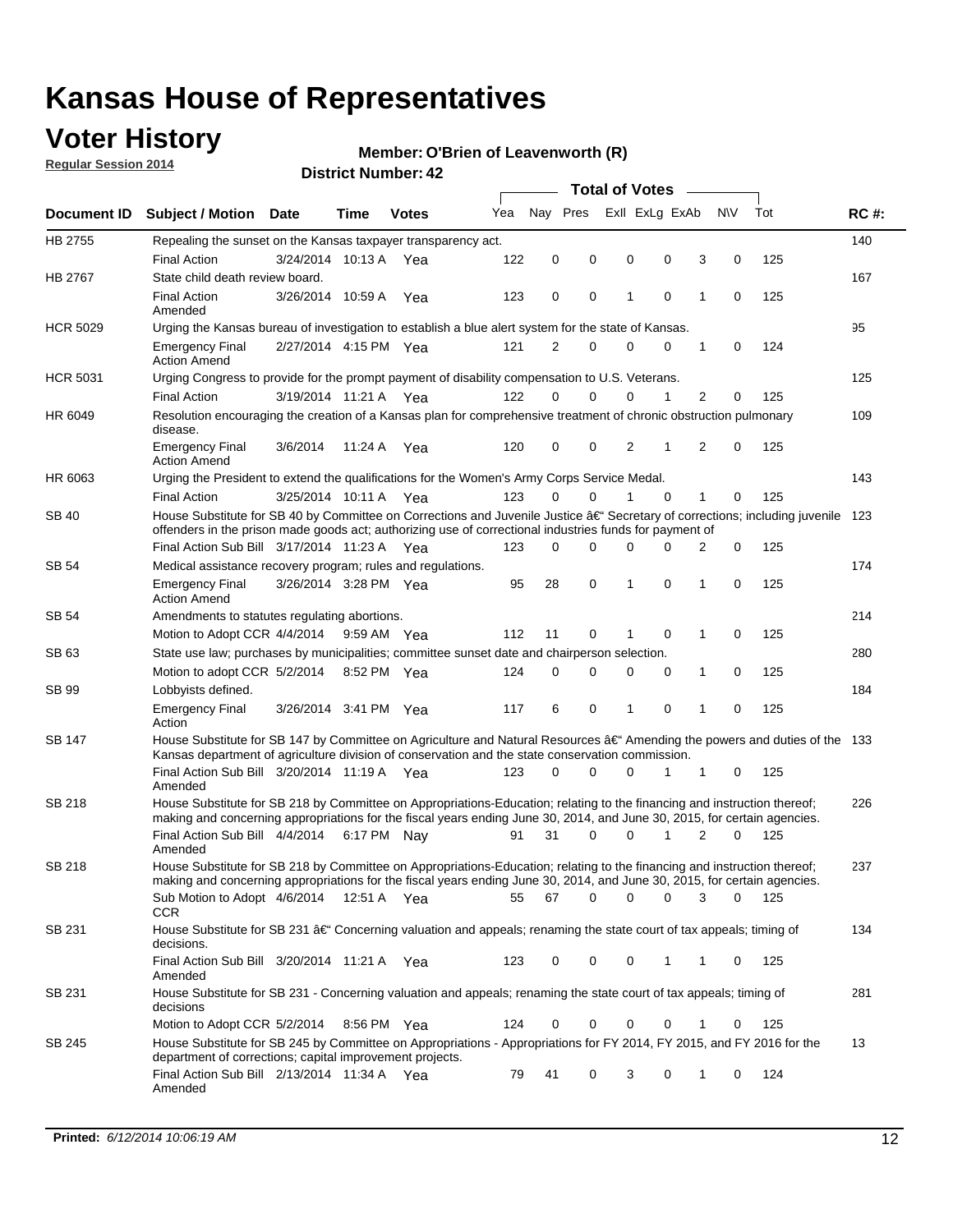### **Voter History**

#### **O'Brien of Leavenworth (R)**

**Regular Session 2014**

|               |                                                                                                                                                                                                                                                                                                                                                                                                                                                                                                                                                                                                                                                                                                                                                                                                                                                                                 |                       |      | DISTICI NUMBER 42 |     |             |   | <b>Total of Votes</b> |              |                |              |              |     |             |
|---------------|---------------------------------------------------------------------------------------------------------------------------------------------------------------------------------------------------------------------------------------------------------------------------------------------------------------------------------------------------------------------------------------------------------------------------------------------------------------------------------------------------------------------------------------------------------------------------------------------------------------------------------------------------------------------------------------------------------------------------------------------------------------------------------------------------------------------------------------------------------------------------------|-----------------------|------|-------------------|-----|-------------|---|-----------------------|--------------|----------------|--------------|--------------|-----|-------------|
|               |                                                                                                                                                                                                                                                                                                                                                                                                                                                                                                                                                                                                                                                                                                                                                                                                                                                                                 |                       |      |                   |     |             |   |                       |              |                |              |              |     |             |
|               | Document ID Subject / Motion Date                                                                                                                                                                                                                                                                                                                                                                                                                                                                                                                                                                                                                                                                                                                                                                                                                                               |                       | Time | <b>Votes</b>      | Yea | Nay Pres    |   |                       |              | Exll ExLg ExAb |              | <b>NV</b>    | Tot | <b>RC#:</b> |
| <b>SB 245</b> | House Substitute for SB 245 by Committee on Appropriations - Education funding; relating to mineral production; creating the<br>mineral production education fund, crediting 20% of remainder from oil and gas tax into such fund, moneys expended on<br>education; abolishing the oil and gas valuation depletion trust fund; allowing the counties to retain funds already in such<br>county's oil and gas valuation depletion trust fund; concerning school financing sources; proceeds from the tax levied by a<br>school district under authority of K.S.A. 2013 Supp. 72-6431, remitted to the state treasury to the credit of the state school<br>district finance fund not to the district's general fund; making and concerning appropriations for fiscal year 2017.<br>Motion to adopt CCR 5/1/2014<br>5:06 PM Yea<br>$\Omega$<br>0<br>0<br>0<br>0<br>125<br>88<br>37 |                       |      |                   |     |             |   |                       |              |                |              |              |     | 258         |
| SB 248        | Victim notification prior to release of certain inmates.                                                                                                                                                                                                                                                                                                                                                                                                                                                                                                                                                                                                                                                                                                                                                                                                                        |                       |      |                   |     |             |   |                       |              |                |              |              |     | 119         |
|               | <b>Final Action</b>                                                                                                                                                                                                                                                                                                                                                                                                                                                                                                                                                                                                                                                                                                                                                                                                                                                             | 3/17/2014 11:18 A Yea |      |                   | 122 |             | 0 | 0                     | 0            | 0              | 2            | $\mathbf{1}$ | 125 |             |
| SB 254        | Medical assistance recovery program; rules and regulations.                                                                                                                                                                                                                                                                                                                                                                                                                                                                                                                                                                                                                                                                                                                                                                                                                     |                       |      |                   |     |             |   |                       |              |                |              |              |     | 179         |
|               | <b>Emergency Final</b><br>Action                                                                                                                                                                                                                                                                                                                                                                                                                                                                                                                                                                                                                                                                                                                                                                                                                                                | 3/26/2014 3:34 PM Yea |      |                   | 123 |             | 0 | $\mathbf 0$           | $\mathbf{1}$ | 0              | $\mathbf{1}$ | 0            | 125 |             |
| SB 256        | Attorney general; costs in criminal appeals.                                                                                                                                                                                                                                                                                                                                                                                                                                                                                                                                                                                                                                                                                                                                                                                                                                    |                       |      |                   |     |             |   |                       |              |                |              |              |     | 147         |
|               | <b>Final Action</b><br>Amended                                                                                                                                                                                                                                                                                                                                                                                                                                                                                                                                                                                                                                                                                                                                                                                                                                                  | 3/25/2014 10:16 A     |      | Yea               | 119 |             | 4 | 0                     | 1            | 0              | 1            | 0            | 125 |             |
| SB 256        | Amending the crime of mistreatment of a dependent adult; creating the crime of mistreatment of an elder person; amending<br>the crime of unlawful sexual relations; amending provisions relating to appearance bonds and surety regulation; amending<br>violations of the Kansas racketeer influenced and corrupt organization act; also concerning the attorney general, costs in<br>criminal appeals.                                                                                                                                                                                                                                                                                                                                                                                                                                                                         |                       |      |                   |     |             |   |                       |              |                |              |              |     | 236         |
| SB 258        | Motion to Adopt CCR 4/5/2014 6:52 PM Yea                                                                                                                                                                                                                                                                                                                                                                                                                                                                                                                                                                                                                                                                                                                                                                                                                                        |                       |      |                   | 118 |             | 4 | 0                     | 0            | 0              | 3            | 0            | 125 | 135         |
|               | Amending the juvenile statute of limitations to match adult time limitations for sex crimes.<br><b>Final Action</b><br>Amended                                                                                                                                                                                                                                                                                                                                                                                                                                                                                                                                                                                                                                                                                                                                                  | 3/20/2014 11:21 A Yea |      |                   | 123 |             | 0 | 0                     | 0            | 1              | 1            | 0            | 125 |             |
| SB 258        | Relating to issuance of certificates of birth resulting in stillbirth.                                                                                                                                                                                                                                                                                                                                                                                                                                                                                                                                                                                                                                                                                                                                                                                                          |                       |      |                   |     |             |   |                       |              |                |              |              |     | 259         |
|               | Motion to Adopt CCR 5/1/2014 5:12 PM Yea                                                                                                                                                                                                                                                                                                                                                                                                                                                                                                                                                                                                                                                                                                                                                                                                                                        |                       |      |                   | 121 |             | 4 | 0                     | 0            | $\mathbf 0$    | 0            | 0            | 125 |             |
| SB 263        | Establishing the military funeral honors fund under the adjutant general's office.                                                                                                                                                                                                                                                                                                                                                                                                                                                                                                                                                                                                                                                                                                                                                                                              |                       |      |                   |     |             |   |                       |              |                |              |              |     | 148         |
|               | <b>Final Action</b><br>Amended                                                                                                                                                                                                                                                                                                                                                                                                                                                                                                                                                                                                                                                                                                                                                                                                                                                  | 3/25/2014 10:17 A Yea |      |                   | 123 |             | 0 | 0                     | 1            | 0              | 1            | $\mathbf 0$  | 125 |             |
| SB 263        | Veterans and military matters; military honors fund; death gratuity; disabled veterans preference, state jobs and contracts;<br>schools on military reservations, funding.                                                                                                                                                                                                                                                                                                                                                                                                                                                                                                                                                                                                                                                                                                      |                       |      |                   |     |             |   |                       |              |                |              |              |     | 256         |
|               | Motion to adopt CCR 5/1/2014 4:47 PM Yea                                                                                                                                                                                                                                                                                                                                                                                                                                                                                                                                                                                                                                                                                                                                                                                                                                        |                       |      |                   | 124 |             | 0 | 0                     | 0            | 0              | 0            | 1            | 125 |             |
| SB 265        | Income definition for Homestead Refund eligibility.                                                                                                                                                                                                                                                                                                                                                                                                                                                                                                                                                                                                                                                                                                                                                                                                                             |                       |      |                   |     |             |   |                       |              |                |              |              |     | 113         |
|               | Final Action<br>Amended                                                                                                                                                                                                                                                                                                                                                                                                                                                                                                                                                                                                                                                                                                                                                                                                                                                         | 3/13/2014 11:23 A Yea |      |                   | 121 |             | 0 | $\pmb{0}$             | 1            | 1              | 2            | 0            | 125 |             |
| SB 265        | Definition of income for homestead refund and SAFESR eligibility; income tax credits for adoption expenses and expenses to<br>make dwelling or facility accessible to persons with a disability; income tax deductions, self-employment taxes, expenses<br>related to organ donations, net gain on the sale of certain livestock; withholding, non-resident pass-through entity income;<br>Kansas taxpayer transparency act, sunset; sales tax exemptions.<br>Motion to Adopt CCR 4/4/2014 6:29 PM Yea<br>2<br>122<br>0<br>0<br>0<br>1<br>0                                                                                                                                                                                                                                                                                                                                     |                       |      |                   |     |             |   |                       |              |                |              |              | 125 | 227         |
| <b>SB 266</b> | Mineral severance tax return file date.                                                                                                                                                                                                                                                                                                                                                                                                                                                                                                                                                                                                                                                                                                                                                                                                                                         |                       |      |                   |     |             |   |                       |              |                |              |              |     | 114         |
|               | <b>Final Action</b><br>Amended                                                                                                                                                                                                                                                                                                                                                                                                                                                                                                                                                                                                                                                                                                                                                                                                                                                  | 3/13/2014 11:24 A     |      | Yea               | 121 |             | 0 | 0                     | 1            | 1              | 2            | 0            | 125 |             |
| SB 266        | Severance tax return and payment dates; sales tax authority for Rooks county; property tax exemptions for certain donations<br>of land to the state and for amateur-built aircraft; sales tax exemptions for surface mining equipment and certain charitable<br>organizations.                                                                                                                                                                                                                                                                                                                                                                                                                                                                                                                                                                                                  |                       |      |                   |     |             |   |                       |              |                |              |              |     | 266         |
|               | Motion to Adopt CCR 5/2/2014                                                                                                                                                                                                                                                                                                                                                                                                                                                                                                                                                                                                                                                                                                                                                                                                                                                    |                       |      | 3:19 PM Yea       | 122 | $\mathbf 1$ |   | 0                     | 0            | 1              | 1            | 0            | 125 |             |
| SB 267        | Insurance; excluding real estate from acceptable security deposits with the commissioner and requiring original handwritten<br>signatures on deposit forms.                                                                                                                                                                                                                                                                                                                                                                                                                                                                                                                                                                                                                                                                                                                     |                       |      |                   |     |             |   |                       |              |                |              |              |     | 144         |
|               | <b>Final Action</b>                                                                                                                                                                                                                                                                                                                                                                                                                                                                                                                                                                                                                                                                                                                                                                                                                                                             | 3/25/2014 10:12 A     |      | Yea               | 123 |             | 0 | 0                     | 1            | 0              | 1            | 0            | 125 |             |
| SB 268        | Insurance; Risk-based capital requirements.                                                                                                                                                                                                                                                                                                                                                                                                                                                                                                                                                                                                                                                                                                                                                                                                                                     |                       |      |                   |     |             |   |                       |              |                |              |              |     | 145         |
|               | <b>Final Action</b>                                                                                                                                                                                                                                                                                                                                                                                                                                                                                                                                                                                                                                                                                                                                                                                                                                                             | 3/25/2014 10:13 A     |      | Yea               | 123 |             | 0 | 0                     | 1            | 0              | 1            | 0            | 125 |             |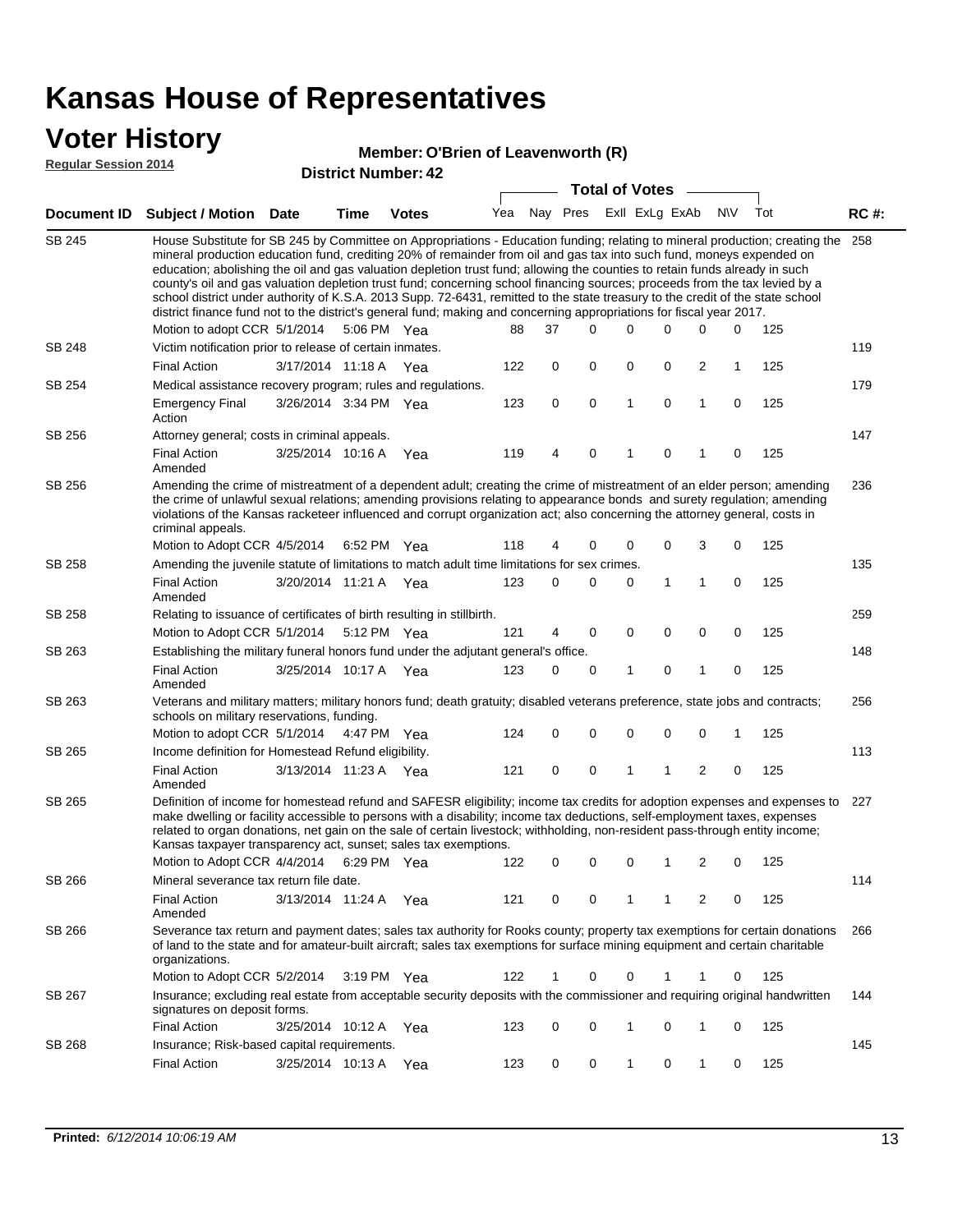### **Voter History**

**Regular Session 2014**

#### **O'Brien of Leavenworth (R)**

| Nay Pres<br>Exll ExLg ExAb<br>N\V<br>Tot<br>Yea<br>Document ID<br><b>Subject / Motion Date</b><br><b>Votes</b><br>Time<br>SB 271<br>Amending the Kansas medicaid fraud control act.<br>0<br>0<br>0<br>125<br><b>Emergency Final</b><br>3/26/2014 3:30 PM Yea<br>123<br>-1<br>1<br>0<br><b>Action Amend</b><br>SB 271<br>Amending the Kansas medicaid fraud control act.<br>125<br>Motion to Adopt CCR 4/4/2014 6:33 PM Yea<br>122<br>0<br>0<br>0<br>1<br>2<br>0<br>SB 272<br>Eliminating the 3% limit on controlled shooting area acreage in a county.<br>125<br>3/25/2014 10:19 A Yea<br>123<br>0<br>0<br>1<br>0<br>1<br>0<br><b>Final Action</b><br>House Substitute for SB 273 by Committee on Transportation †Commercial vehicles; regulation and registration thereof.<br>SB 273<br>Final Action Sub Bill 3/26/2014 11:00 A Yea<br>122<br>0<br>1<br>0<br>125<br>1<br>1<br>0<br>Amended<br>SB 273<br>Regulation of commercial motor vehicles; exemption from rules and regulations of the Kansas corporation commission.<br>22<br>0<br>0<br>125<br>Motion to Adopt CCR 5/2/2014 3:10 PM Yea<br>101<br>1<br>1<br>0<br>SB 274<br>Political action committees, legislative leadership. |             |
|-----------------------------------------------------------------------------------------------------------------------------------------------------------------------------------------------------------------------------------------------------------------------------------------------------------------------------------------------------------------------------------------------------------------------------------------------------------------------------------------------------------------------------------------------------------------------------------------------------------------------------------------------------------------------------------------------------------------------------------------------------------------------------------------------------------------------------------------------------------------------------------------------------------------------------------------------------------------------------------------------------------------------------------------------------------------------------------------------------------------------------------------------------------------------------------------|-------------|
|                                                                                                                                                                                                                                                                                                                                                                                                                                                                                                                                                                                                                                                                                                                                                                                                                                                                                                                                                                                                                                                                                                                                                                                         | <b>RC#:</b> |
|                                                                                                                                                                                                                                                                                                                                                                                                                                                                                                                                                                                                                                                                                                                                                                                                                                                                                                                                                                                                                                                                                                                                                                                         | 176         |
|                                                                                                                                                                                                                                                                                                                                                                                                                                                                                                                                                                                                                                                                                                                                                                                                                                                                                                                                                                                                                                                                                                                                                                                         |             |
|                                                                                                                                                                                                                                                                                                                                                                                                                                                                                                                                                                                                                                                                                                                                                                                                                                                                                                                                                                                                                                                                                                                                                                                         | 228         |
|                                                                                                                                                                                                                                                                                                                                                                                                                                                                                                                                                                                                                                                                                                                                                                                                                                                                                                                                                                                                                                                                                                                                                                                         |             |
|                                                                                                                                                                                                                                                                                                                                                                                                                                                                                                                                                                                                                                                                                                                                                                                                                                                                                                                                                                                                                                                                                                                                                                                         | 149         |
|                                                                                                                                                                                                                                                                                                                                                                                                                                                                                                                                                                                                                                                                                                                                                                                                                                                                                                                                                                                                                                                                                                                                                                                         |             |
|                                                                                                                                                                                                                                                                                                                                                                                                                                                                                                                                                                                                                                                                                                                                                                                                                                                                                                                                                                                                                                                                                                                                                                                         | 168         |
|                                                                                                                                                                                                                                                                                                                                                                                                                                                                                                                                                                                                                                                                                                                                                                                                                                                                                                                                                                                                                                                                                                                                                                                         |             |
|                                                                                                                                                                                                                                                                                                                                                                                                                                                                                                                                                                                                                                                                                                                                                                                                                                                                                                                                                                                                                                                                                                                                                                                         | 265         |
|                                                                                                                                                                                                                                                                                                                                                                                                                                                                                                                                                                                                                                                                                                                                                                                                                                                                                                                                                                                                                                                                                                                                                                                         |             |
|                                                                                                                                                                                                                                                                                                                                                                                                                                                                                                                                                                                                                                                                                                                                                                                                                                                                                                                                                                                                                                                                                                                                                                                         | 169         |
| $\mathbf 0$<br>15<br>0<br>$\mathbf{1}$<br>0<br>125<br><b>Final Action</b><br>3/26/2014 11:01 A Yea<br>108<br>1<br>Amended                                                                                                                                                                                                                                                                                                                                                                                                                                                                                                                                                                                                                                                                                                                                                                                                                                                                                                                                                                                                                                                               |             |
| <b>SB 278</b><br>Establishing the state board of veterinary examiners within the animal health division of the Kansas department of agriculture<br>for a two-year period.                                                                                                                                                                                                                                                                                                                                                                                                                                                                                                                                                                                                                                                                                                                                                                                                                                                                                                                                                                                                               | 127         |
| <b>Final Action</b><br>125<br>3/19/2014 11:24 A<br>122<br>0<br>0<br>0<br>1<br>2<br>0<br>Yea                                                                                                                                                                                                                                                                                                                                                                                                                                                                                                                                                                                                                                                                                                                                                                                                                                                                                                                                                                                                                                                                                             |             |
| SB 284<br>Amending the Kansas 911 act.                                                                                                                                                                                                                                                                                                                                                                                                                                                                                                                                                                                                                                                                                                                                                                                                                                                                                                                                                                                                                                                                                                                                                  | 124         |
| 2<br>$\mathbf 0$<br>$\mathbf 0$<br>$\mathbf 0$<br>2<br>125<br>3/17/2014 11:24 A<br>121<br>0<br><b>Final Action</b><br>Yea                                                                                                                                                                                                                                                                                                                                                                                                                                                                                                                                                                                                                                                                                                                                                                                                                                                                                                                                                                                                                                                               |             |
| SB 285<br>Optometrists; prohibition against limiting payment for covered services to insurance plan amounts.                                                                                                                                                                                                                                                                                                                                                                                                                                                                                                                                                                                                                                                                                                                                                                                                                                                                                                                                                                                                                                                                            | 150         |
| 125<br>3/25/2014 10:20 A Yea<br>0<br>0<br>$\mathbf 0$<br><b>Final Action</b><br>123<br>$\mathbf{1}$<br>0<br>1<br>Amended                                                                                                                                                                                                                                                                                                                                                                                                                                                                                                                                                                                                                                                                                                                                                                                                                                                                                                                                                                                                                                                                |             |
| SB 286<br>Extending sunset date on certain agriculture fees from July 1, 2015, to July 1, 2019.                                                                                                                                                                                                                                                                                                                                                                                                                                                                                                                                                                                                                                                                                                                                                                                                                                                                                                                                                                                                                                                                                         | 151         |
| 3/25/2014 10:23 A Yea<br>47<br>0<br>0<br>125<br><b>Final Action</b><br>76<br>-1<br>1<br>0<br>Amended                                                                                                                                                                                                                                                                                                                                                                                                                                                                                                                                                                                                                                                                                                                                                                                                                                                                                                                                                                                                                                                                                    |             |
| SB 286<br>Agriculture; extending sunset date on certain agriculture fees from July 1, 2015, to July 1, 2018; national day of the cowboy;<br>establishing the local food and farm task force.                                                                                                                                                                                                                                                                                                                                                                                                                                                                                                                                                                                                                                                                                                                                                                                                                                                                                                                                                                                            | 264         |
| Motion to adopt CCR 5/2/2014 3:04 PM Yea<br>102<br>21<br>0<br>0<br>125<br>1<br>1<br>0                                                                                                                                                                                                                                                                                                                                                                                                                                                                                                                                                                                                                                                                                                                                                                                                                                                                                                                                                                                                                                                                                                   |             |
| <b>SB 306</b><br>Modernizing certain insurance laws to allow use of additional investments.                                                                                                                                                                                                                                                                                                                                                                                                                                                                                                                                                                                                                                                                                                                                                                                                                                                                                                                                                                                                                                                                                             | 173         |
| 0<br>1<br>0<br>1<br>0<br>125<br><b>Emergency Final</b><br>3/26/2014 3:26 PM Yea<br>123<br>0<br>Action                                                                                                                                                                                                                                                                                                                                                                                                                                                                                                                                                                                                                                                                                                                                                                                                                                                                                                                                                                                                                                                                                   |             |
| <b>SB 308</b><br>Updating the Kansas no-call act.                                                                                                                                                                                                                                                                                                                                                                                                                                                                                                                                                                                                                                                                                                                                                                                                                                                                                                                                                                                                                                                                                                                                       | 138         |
| 125<br>3/21/2014 10:15 A<br>0<br>0<br>0<br>$\mathbf{1}$<br>6<br><b>Final Action</b><br>117<br>1<br>Yea                                                                                                                                                                                                                                                                                                                                                                                                                                                                                                                                                                                                                                                                                                                                                                                                                                                                                                                                                                                                                                                                                  |             |
| SB 309<br>Health insurance coverage for qualified professional associations.                                                                                                                                                                                                                                                                                                                                                                                                                                                                                                                                                                                                                                                                                                                                                                                                                                                                                                                                                                                                                                                                                                            | 182         |
| 125<br>3/26/2014 3:38 PM Yea<br>$\mathbf{1}$<br>0<br>1<br>0<br>1<br>$\mathbf 0$<br><b>Emergency Final</b><br>122<br>Action                                                                                                                                                                                                                                                                                                                                                                                                                                                                                                                                                                                                                                                                                                                                                                                                                                                                                                                                                                                                                                                              |             |
| SB 310<br>Grand juries; crimes to consider; amendment of indictment.                                                                                                                                                                                                                                                                                                                                                                                                                                                                                                                                                                                                                                                                                                                                                                                                                                                                                                                                                                                                                                                                                                                    | 180         |
| 125<br><b>Emergency Final</b><br>3/26/2014 3:35 PM Yea<br>122<br>0<br>0<br>0<br>1<br>1<br>1<br>Action                                                                                                                                                                                                                                                                                                                                                                                                                                                                                                                                                                                                                                                                                                                                                                                                                                                                                                                                                                                                                                                                                   |             |
| SB 311<br>Increasing the noneconomic damages cap and changing rules related to expert evidence.                                                                                                                                                                                                                                                                                                                                                                                                                                                                                                                                                                                                                                                                                                                                                                                                                                                                                                                                                                                                                                                                                         | 142         |
| 3/24/2014 10:17 A Yea<br>119<br>3<br>$\Omega$<br>0<br>0<br>3<br>125<br><b>Final Action</b><br>0<br>Amended                                                                                                                                                                                                                                                                                                                                                                                                                                                                                                                                                                                                                                                                                                                                                                                                                                                                                                                                                                                                                                                                              |             |
| SB 311<br>Increasing the noneconomic damages cap, changing rules related to expert evidence and repealing statutes pertaining to<br>collateral source benefits.                                                                                                                                                                                                                                                                                                                                                                                                                                                                                                                                                                                                                                                                                                                                                                                                                                                                                                                                                                                                                         | 203         |
| 0<br>0<br>125<br>Motion to adopt CCR 4/3/2014 6:15 PM Yea<br>120<br>0<br>1<br>0                                                                                                                                                                                                                                                                                                                                                                                                                                                                                                                                                                                                                                                                                                                                                                                                                                                                                                                                                                                                                                                                                                         |             |
| SB 321<br>Return of premiums separate from notice of denial of coverage.                                                                                                                                                                                                                                                                                                                                                                                                                                                                                                                                                                                                                                                                                                                                                                                                                                                                                                                                                                                                                                                                                                                | 146         |
| 3/25/2014 10:15 A Yea<br>0<br>$\mathbf{1}$<br>0<br>125<br><b>Final Action</b><br>123<br>0<br>1<br>0                                                                                                                                                                                                                                                                                                                                                                                                                                                                                                                                                                                                                                                                                                                                                                                                                                                                                                                                                                                                                                                                                     |             |
| SB 329<br>Clarifying court orders relating to parents in juvenile offender cases.<br>3/20/2014 11:23 A Yea<br>0<br>125<br><b>Final Action</b><br>123<br>0<br>0<br>1<br>1<br>0<br>Amended                                                                                                                                                                                                                                                                                                                                                                                                                                                                                                                                                                                                                                                                                                                                                                                                                                                                                                                                                                                                | 136         |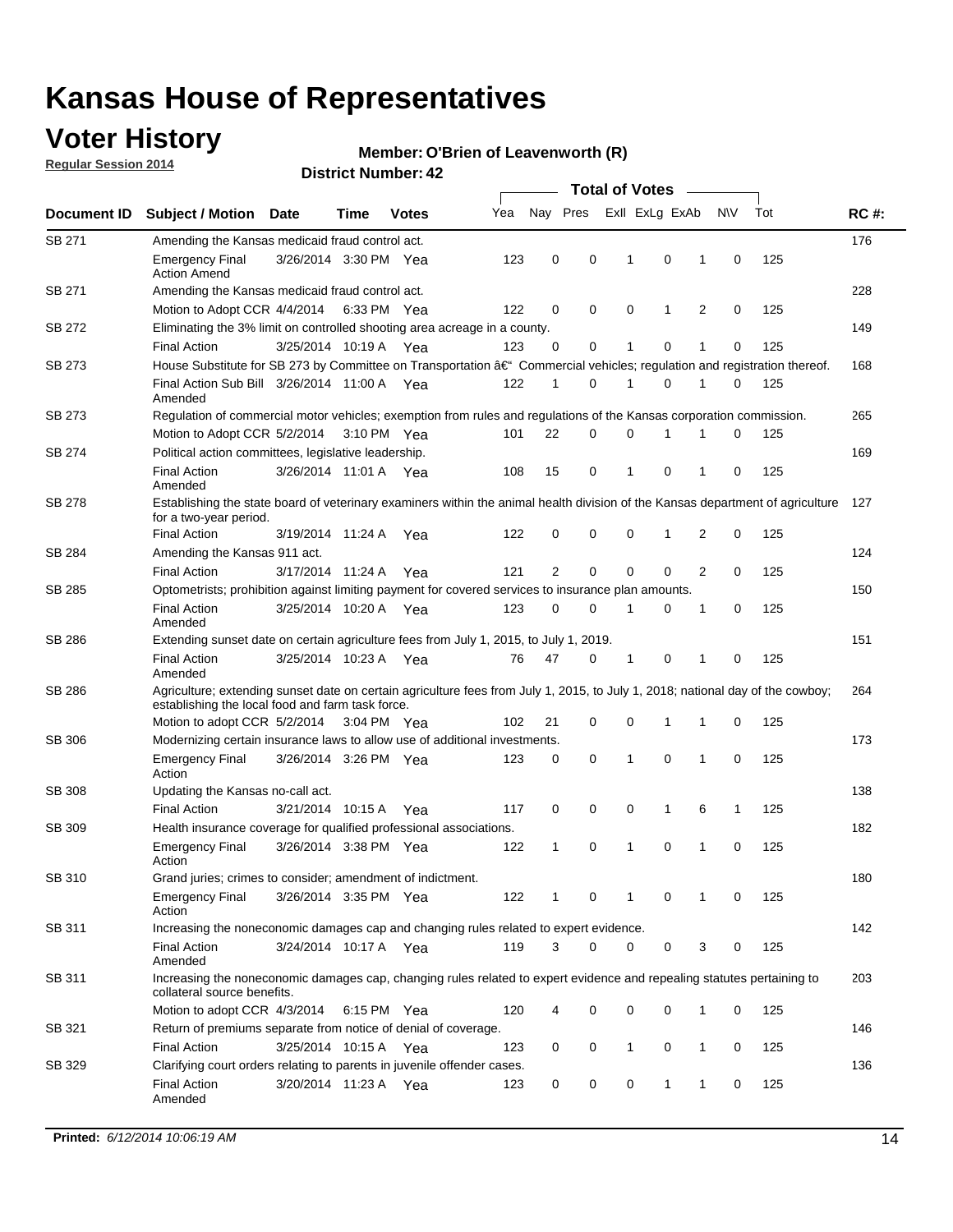### **Voter History**

**Regular Session 2014**

#### **O'Brien of Leavenworth (R)**

|                 |                                                                                                                                                                    |                       |             |              |     |              |   | <b>Total of Votes</b> |             |                |             |     |             |
|-----------------|--------------------------------------------------------------------------------------------------------------------------------------------------------------------|-----------------------|-------------|--------------|-----|--------------|---|-----------------------|-------------|----------------|-------------|-----|-------------|
| Document ID     | <b>Subject / Motion Date</b>                                                                                                                                       |                       | <b>Time</b> | <b>Votes</b> | Yea | Nay Pres     |   | Exll ExLg ExAb        |             |                | <b>NV</b>   | Tot | <b>RC#:</b> |
| SB 329          | Clarifying court orders relating to parents in juvenile offender cases and changing the statute of limitations on certain juvenile<br>offenses.                    |                       |             |              |     |              |   |                       |             |                |             |     | 242         |
|                 | Motion to adopt CCR 4/30/2014 3:23 PM Yea                                                                                                                          |                       |             |              | 122 | 1            | 0 | 1                     | 1           | $\mathbf 0$    | 0           | 125 |             |
| SB 344          | Special permits, oversized loads, transportation of hay or feed stuffs.                                                                                            |                       |             |              |     |              |   |                       |             |                |             |     | 152         |
|                 | <b>Final Action</b><br>Amended                                                                                                                                     | 3/25/2014 10:24 A     |             | Yea          | 122 | $\mathbf{1}$ | 0 | 1                     | 0           | $\mathbf{1}$   | 0           | 125 |             |
| SB 349          | Boiler safety act; deputy inspectors.                                                                                                                              |                       |             |              |     |              |   |                       |             |                |             |     | 128         |
|                 | <b>Final Action</b><br>Amended                                                                                                                                     | 3/19/2014 11:25 A     |             | Yea          | 119 | 3            | 0 | 0                     | -1          | $\overline{2}$ | 0           | 125 |             |
| <b>SB 349</b>   | Board of technical professions; recodification of professions and scope of practice, other; boiler safety act, deputy<br>inspectors.                               |                       |             |              |     |              |   |                       |             |                |             |     | 215         |
|                 | Motion to Adopt CCR 4/4/2014                                                                                                                                       |                       | 10:02 A     | Yea          | 112 | 11           | 0 | 1                     | $\mathbf 0$ | 1              | 0           | 125 |             |
| SB 351          | Vehicle identification numbers; penalties; damages.                                                                                                                |                       |             |              |     |              |   |                       |             |                |             |     | 153         |
|                 | <b>Final Action</b>                                                                                                                                                | 3/25/2014 10:25 A     |             | Yea          | 123 | 0            | 0 | $\mathbf{1}$          | $\mathbf 0$ | $\mathbf{1}$   | 0           | 125 |             |
| <b>SB 357</b>   | Increasing the number of allowable hunter education deferrals.                                                                                                     |                       |             |              |     |              |   |                       |             |                |             |     | 154         |
|                 | <b>Final Action</b><br>Amended                                                                                                                                     | 3/25/2014 10:26 A     |             | Yea          | 97  | 26           | 0 | 1                     | $\mathbf 0$ | 1              | 0           | 125 |             |
| SB 357          | Authorizing land purchases by the state; amending process state uses to address seized wildlife; increasing the number of<br>allowable hunter education deferrals. |                       |             |              |     |              |   |                       |             |                |             |     | 275         |
|                 | Motion to Adopt CCR 5/2/2014                                                                                                                                       |                       | 7:53 PM Yea |              | 113 | 11           | 0 | 0                     | $\mathbf 0$ | 1              | 0           | 125 |             |
| SB 359          | Relating to asbestos-related liability.                                                                                                                            |                       |             |              |     |              |   |                       |             |                |             |     | 177         |
|                 | <b>Emergency Final</b><br>Action                                                                                                                                   | 3/26/2014 3:32 PM Yea |             |              | 94  | 29           | 0 | 1                     | $\mathbf 0$ | 1              | 0           | 125 |             |
| SB 367          | Creating the student data privacy act.                                                                                                                             |                       |             |              |     |              |   |                       |             |                |             |     | 186         |
|                 | <b>Emergency Final</b><br><b>Action Amend</b>                                                                                                                      | 3/26/2014 3:43 PM Yea |             |              | 119 | 4            | 0 | 1                     | $\mathbf 0$ | 1              | 0           | 125 |             |
| SB 367          | Creating the student data privacy act.                                                                                                                             |                       |             |              |     |              |   |                       |             |                |             |     | 245         |
|                 | Motion to adopt CCR 4/30/2014 3:41 PM Yea                                                                                                                          |                       |             |              | 123 | 0            | 0 | 1                     | 1           | $\mathbf 0$    | 0           | 125 |             |
| SB 371          | Amending employment security law regarding disposition of penalty funds and disclosure of confidential information.                                                |                       |             |              |     |              |   |                       |             |                |             |     | 129         |
|                 | <b>Final Action</b>                                                                                                                                                | 3/19/2014 11:27 A Yea |             |              | 90  | 32           | 0 | 0                     | 1           | 2              | 0           | 125 |             |
| SB 372          | Amending the shared work unemployment compensation program; layoff aversion.                                                                                       |                       |             |              |     |              |   |                       |             |                |             |     | 155         |
|                 | <b>Final Action</b>                                                                                                                                                | 3/25/2014 10:28 A     |             | Yea          | 123 | 0            | 0 | $\mathbf{1}$          | 0           | $\mathbf{1}$   | 0           | 125 |             |
| SB 402          | Amending statutes related to the Kansas criminal justice information system committee.                                                                             |                       |             |              |     |              |   |                       |             |                |             |     | 178         |
|                 | <b>Emergency Final</b><br>Action                                                                                                                                   | 3/26/2014 3:33 PM Yea |             |              | 123 | 0            | 0 | 1                     | 0           | $\mathbf{1}$   | 0           | 125 |             |
| SB 423          | Authorizing Department of Administration to sell Landon and Eisenhower state office buildings.                                                                     |                       |             |              |     |              |   |                       |             |                |             |     | 233         |
|                 | <b>Final Action</b><br>Amended                                                                                                                                     | 4/5/2014              | 10:28 A     | Yea          | 66  | 55           | 0 | 0                     | 0           | 4              | 0           | 125 |             |
| SB 424          | Amending the statutory requirements for a valid hospital lien.                                                                                                     |                       |             |              |     |              |   |                       |             |                |             |     | 183         |
|                 | Emergency Final<br>Action                                                                                                                                          | 3/26/2014 3:39 PM Yea |             |              | 115 | 8            | 0 | $\mathbf{1}$          | 0           | 1              | 0           | 125 |             |
| <b>SCR 1618</b> | Substitute for SCR 1618 by Committee on Federal and State Affairs -- State constitutional amendment authorizing raffles.                                           |                       |             |              |     |              |   |                       |             |                |             |     | 170         |
|                 | Final Action Sub Bill 3/26/2014 11:06 A Yea                                                                                                                        |                       |             |              | 102 | 19           | 2 | 1                     | $\mathbf 0$ | 1              | $\mathbf 0$ | 125 |             |
| <b>SCR 1620</b> | Port authority; creation in Stafford, Kansas.                                                                                                                      |                       |             |              |     |              |   |                       |             |                |             |     | 234         |
|                 | <b>Final Action</b>                                                                                                                                                | 4/5/2014              | 10:29 A     | Yea          | 121 | 0            | 0 | 0                     | 0           | 4              | 0           | 125 |             |